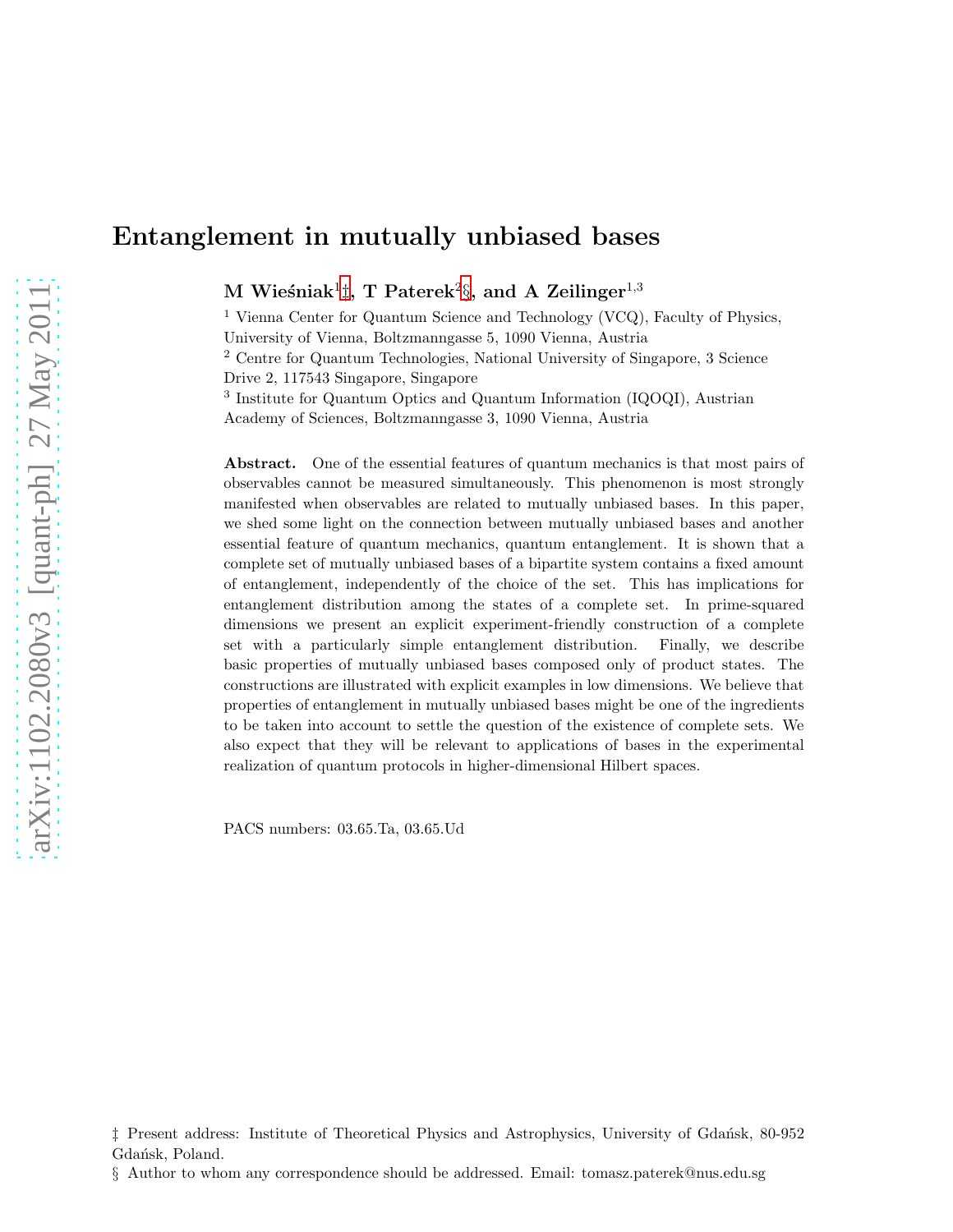#### 1. Introduction

Quantum complementarity forbids the simultaneous knowledge of almost all pairs of observables. This impossibility is drawn to the extreme in the case of observables described by operators whose eigenstates form mutually unbiased bases (MUBs). Two bases are said to be unbiased if any vector from one basis has an overlap with all vectors from the other basis that is equal in modulo. The definition for a bigger set of MUBs means that the unbiasedness property holds for all pairs of these bases. Accordingly, if we can perfectly predict a measurement result of one such observable corresponding to an eigenstate in one of the bases, then the results of all other observables corresponding to all other basis vectors of all other bases in the set remain completely uncertain. One typical example of a set of three MUBs is the eigenbases of spin- $\frac{1}{2}$  projections onto three orthogonal directions: a spin- $\frac{1}{2}$  state along one axis leaves us totally uncertain about the results along the orthogonal axes.

A spin- $\frac{1}{2}$  particle is a two-level quantum system, a qubit, and clearly admits three MUBs. A d-level quantum system, a qudit with pure states described in d dimensional Hilbert space, can have at most  $d+1$  MUBs [\[1\]](#page-23-0), and such a set is referred to as the complete set of MUBs. The first explicit construction of the complete sets of MUBs was presented by Ivanović for  $d$  being a prime number [\[2\]](#page-23-1). Subsequently, Wootters and Fields constructed the complete sets for prime-power  $d \nvert 1$ . Since then, many explicit constructions have been derived and they are collected in a recent review [\[3\]](#page-23-2). If d is not a prime power, the number of MUBs remains unknown although it is considered unlikely that a complete set of MUBs exists in these cases. For example, the works [\[4,](#page-23-3) [5,](#page-23-4) [6,](#page-23-5) [7\]](#page-23-6) describe failed numerical attempts to find a complete set of MUBs in dimension 6. In addition to this fundamental question, MUBs find applications in quantum tomography [\[1\]](#page-23-0), quantum cryptography [\[8,](#page-23-7) [9,](#page-23-8) [10\]](#page-23-9), the Mean King problem [\[11,](#page-23-10) [12,](#page-23-11) [13,](#page-23-12) [14\]](#page-23-13), and other tasks.

Here we study the properties of entanglement between subsystems of a global system with a composite (i.e. nonprime) dimension as well as entanglement distribution among the states of MUBs. We show that the amount of entanglement, as measured as a function of the linear entropy of a subsystem, present in states of a complete set of MUBs of a composite dimension always must have a nonzero value that is independent of a chosen set. In other words, entanglement is always present in such a complete set of MUBs and it is always the same independent of the choice of the complete set, being solely a function of dimensions of subsystems. Moreover, for global dimensionality that is big enough, practically all MUBs of a complete set contain entanglement. We then show an experiment-friendly procedure that creates complete sets of MUBs in all dimensions  $d = p^2$ , which are squares of a prime number. This procedure uses only one entangling operation, which is repeatedly applied to states of product MUBs to give the complete set. Remarkably, the generated set consists of either product states or maximally entangled states. Finally, we discuss the properties of MUBs consisting of product states only. We believe that understanding entanglement in MUBs can lead on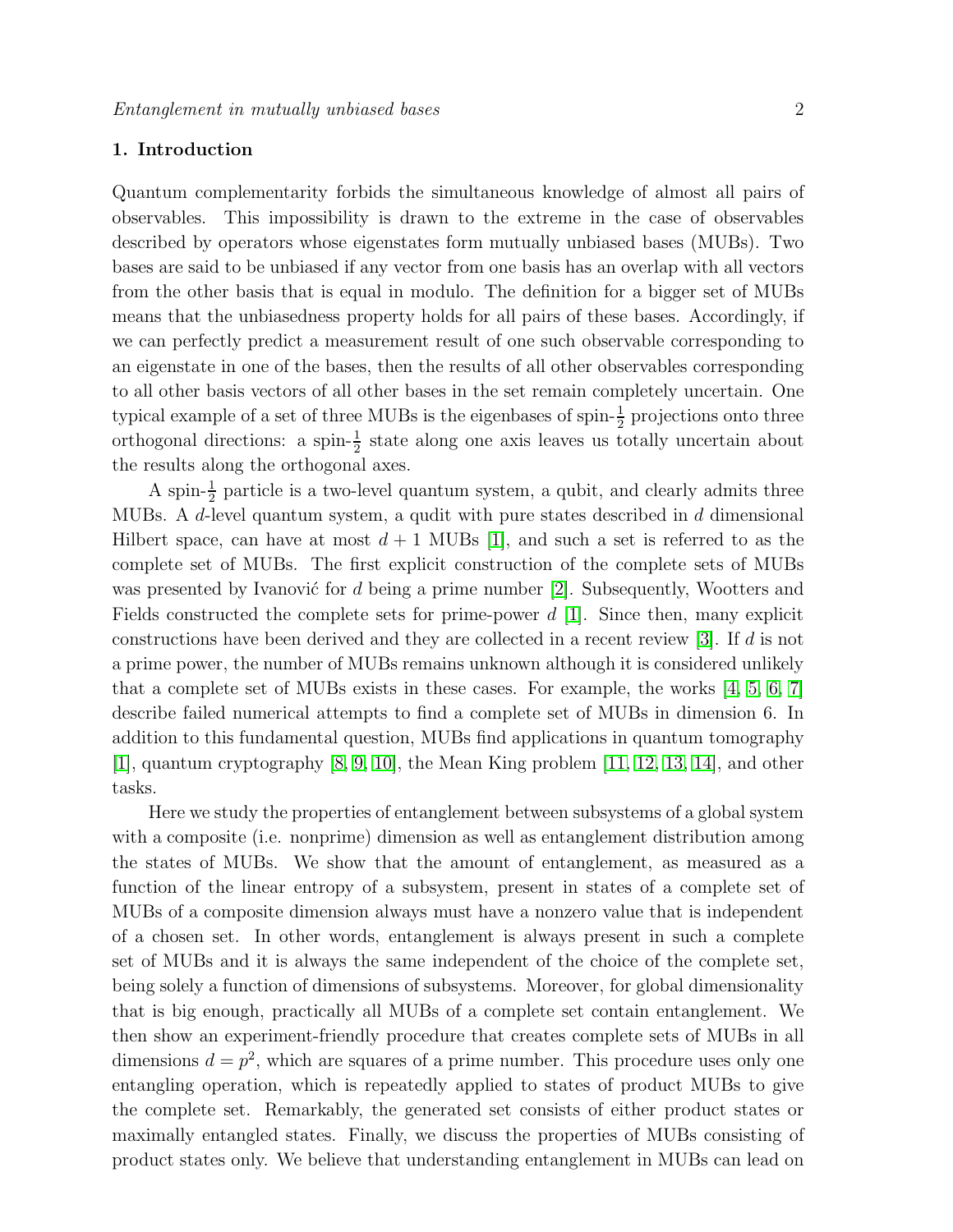the practical side to novel applications and on the conceptual side to an understanding of why complete sets of MUBs can (not) exist for nonprime-power d.

#### 2. Conservation of entanglement

Consider a bipartite system composed of subsystems  $A$  and  $B$ , i.e. its global dimension is  $d = d_A d_B$ . Any (hypothetical) complete set of MUBs allows for efficient quantum tomography as it reveals complete information about an arbitrary quantum state of the system [\[1,](#page-23-0) [15\]](#page-23-14). Hence we intuitively expect that the average entanglement over all the states constituting the complete set of MUBs shall be fixed with respect to some measure, independent of the choice of the bases.

This intuition is made rigorous in this section. The relevant measure of entanglement is a function of the linear entropy of a reduced density operator. The idea of the proof is to use the property of a complete set of MUBs called a complex projective 2-design [\[16,](#page-23-15) [17\]](#page-23-16), which here means that the entanglement averaged over a complete set of MUBs is the same as the entanglement averaged over all pure quantum states. The latter is constant due to known results in statistical mechanics [\[18\]](#page-23-17). The message of this section, namely that the amount of entanglement is the same independent of a choice of the complete set of MUBs, may be well-known to scientists working with designs, but our proof is elementary and has immediate consequences for the distribution of entanglement among the states of MUBs.

#### 2.1. Complete sets of mutually unbiased bases and designs

A complete set of MUBs is composed of  $d+1$  bases, each basis of d orthonormal vectors. We denote by  $|j_m\rangle$  the j<sup>th</sup> state of the mth basis, where for convenience we enumerate the states and the bases as  $j = 0, \ldots, d - 1$  and  $m = 0, \ldots, d$ . To introduce the notion of a 2-design, one studies polynomials  $\mathcal{P}(i) \equiv \mathcal{P}(x_1, x_2, y_1^*, y_2^* | i)$ , which are biquadratic in variables  $x_1, x_2$  and separately in variables  $y_1^*, y_2^*$ , where  $x_i, y_i$  are any coefficients of arbitrary state  $|i\rangle$  with respect to a fixed (say, standard) basis and  $*$  denotes complex conjugation. Any complete set of MUBs is known to be a complex projective 2-design [\[16,](#page-23-15) [17\]](#page-23-16) because the average of any  $\mathcal{P}(j_m)$  over states  $|j_m\rangle$  is the same as the average with the Haar measure over all pure states:

<span id="page-2-0"></span>
$$
\langle \mathcal{P}(j_m) \rangle_{\text{MUBs}} = \langle \mathcal{P}(i) \rangle_{\text{Haar}}.\tag{1}
$$

#### 2.2. The conservation law

In order to utilize the design property of the complete set of MUBs in the studies of entanglement, we characterize the latter by the purity of a reduced density operator, say  $\rho_{A|j_m} = \text{Tr}_B(|j_m\rangle \langle j_m|)$ :

$$
\mathcal{P}(j_m) \equiv \text{Tr}(\rho_{A|j_m}^2). \tag{2}
$$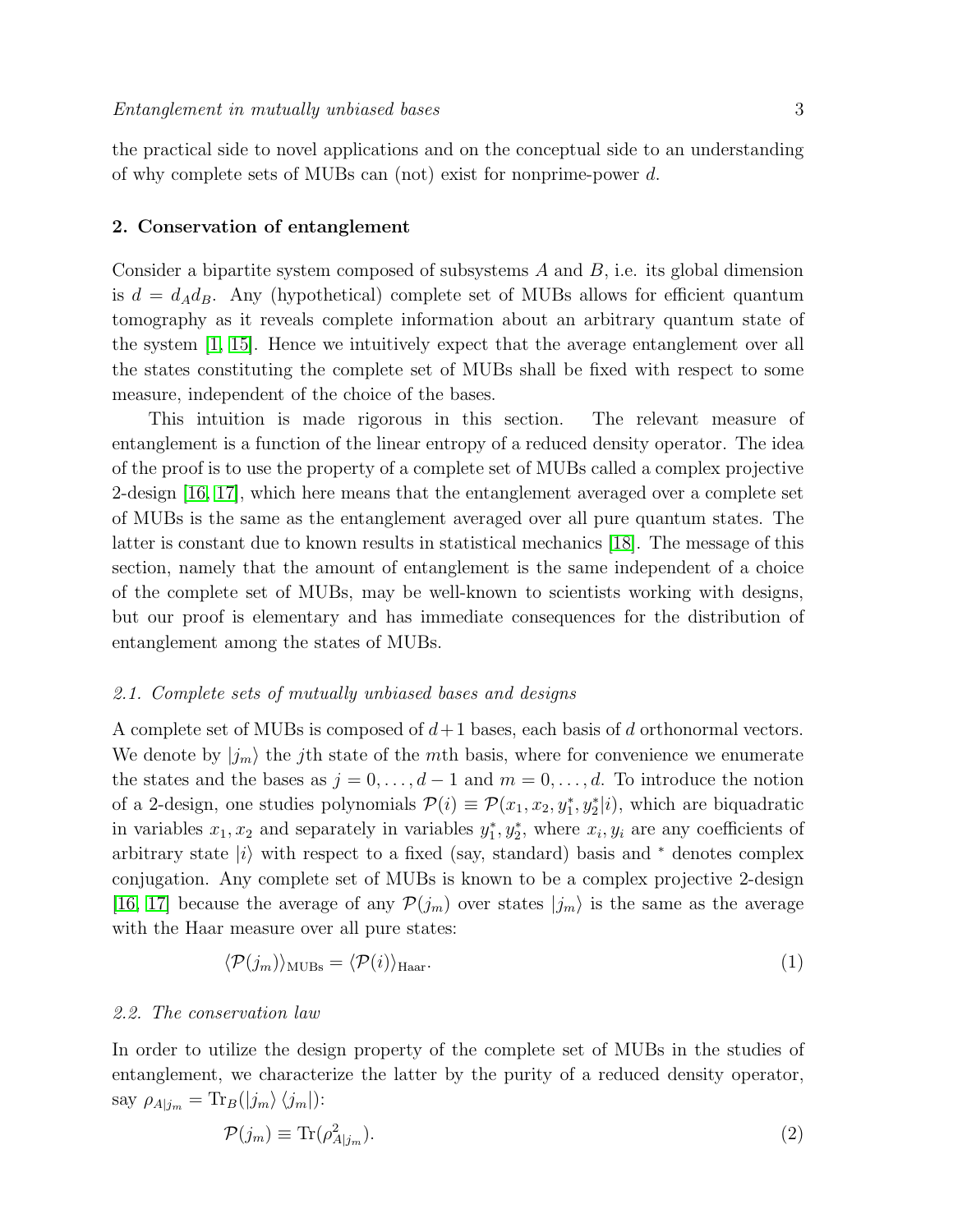This quantity acquires its minimum of  $\frac{1}{d_A}$  for maximally entangled states and its maximum of unity for unentangled product states. By 'maximally entangled states' we mean pure states with maximal possible entropy for the smaller of the subsystems. Note that due to the properties of the Schmidt decomposition it does not matter which subsystem is taken into account. Moreover, the assumptions behind Eq. [\(1\)](#page-2-0) are fulfilled and, since per definition  $\langle \mathcal{P}(j_m) \rangle$ <sub>MUBs</sub> =  $\frac{1}{d(d+1)}$  $\frac{1}{d(d+1)}\sum_{m=0}^d\sum_{j=0}^{d-1} \text{Tr}(\rho_{A|j_m}^2)$ , using the design property we write

$$
\mathcal{E} \equiv \sum_{m=0}^{d} \sum_{j=0}^{d-1} \text{Tr}(\rho_{A|j_m}^2) = d(d+1) \langle \text{Tr}(\rho_{A|i}^2) \rangle_{\text{Haar}}.
$$
\n(3)

In the last step, we use the result by Lubkin [\[18\]](#page-23-17), who studied how close the average reduced density operator is to a completely mixed state and found that

$$
\langle \text{Tr}(\rho_{A|i}^2) \rangle_{\text{Haar}} = \frac{d_A + d_B}{d + 1}.
$$
\n(4)

Therefore, the sum of entanglement over all the states of any complete set of MUBs is fixed and equal to

<span id="page-3-1"></span><span id="page-3-0"></span>
$$
\mathcal{E} = d_A d_B (d_A + d_B). \tag{5}
$$

Note that the right-hand side is symmetric with respect to  $d_A$  and  $d_B$ , which reflects the fact that we can as well study subsystem B.

Eq. [\(5\)](#page-3-0) has two immediate consequences. The first is that the distribution of entanglement among different states of a complete set of MUBs can be arbitrary as long as there is a proper amount of it. For example, Eq. [\(5\)](#page-3-0) allows a complete set of MUBs to be formed by product and maximally entangled states as well as solely by partially entangled states.

The second conclusion is that we cannot have a complete set of MUBs built entirely of product states or entirely of maximally entangled states.

**Lemma 1** Assume that  $d_A \leq d_B$ . In a complete set of MUBs which contains  $d_A + 1$ product MUBs, all other bases contain only maximally entangled states.

Proof. The sum of  $\mathcal{P}(j_m)$  over the states of product MUBs equals  $d_A d_B(d_A + 1)$ . The only possibility to obtain the value of [\(5\)](#page-3-0) is when for all the remaining  $d_A^2 d_B(d_B - 1)$ states,  $P(j_m)$  acquires its minimal value of  $\frac{1}{d_A}$ .  $\Box$ 

#### 3. Complete sets of mutually unbiased bases in prime-squared dimension

We showed that the complete set of MUBs may be chosen as consisting of product bases and bases containing only maximally entangled states. Here we present a construction of the complete sets with this property in dimension  $d = p^2$ , where p is prime. The complete set will be generated from product MUBs with repeated application of a single entangling operation, in our case the control-phase operation. This makes our construction experiment-friendly. Explicit examples of MUBs generated by this method together with their factorization into product or maximally entangled bases are presented in the Appendices.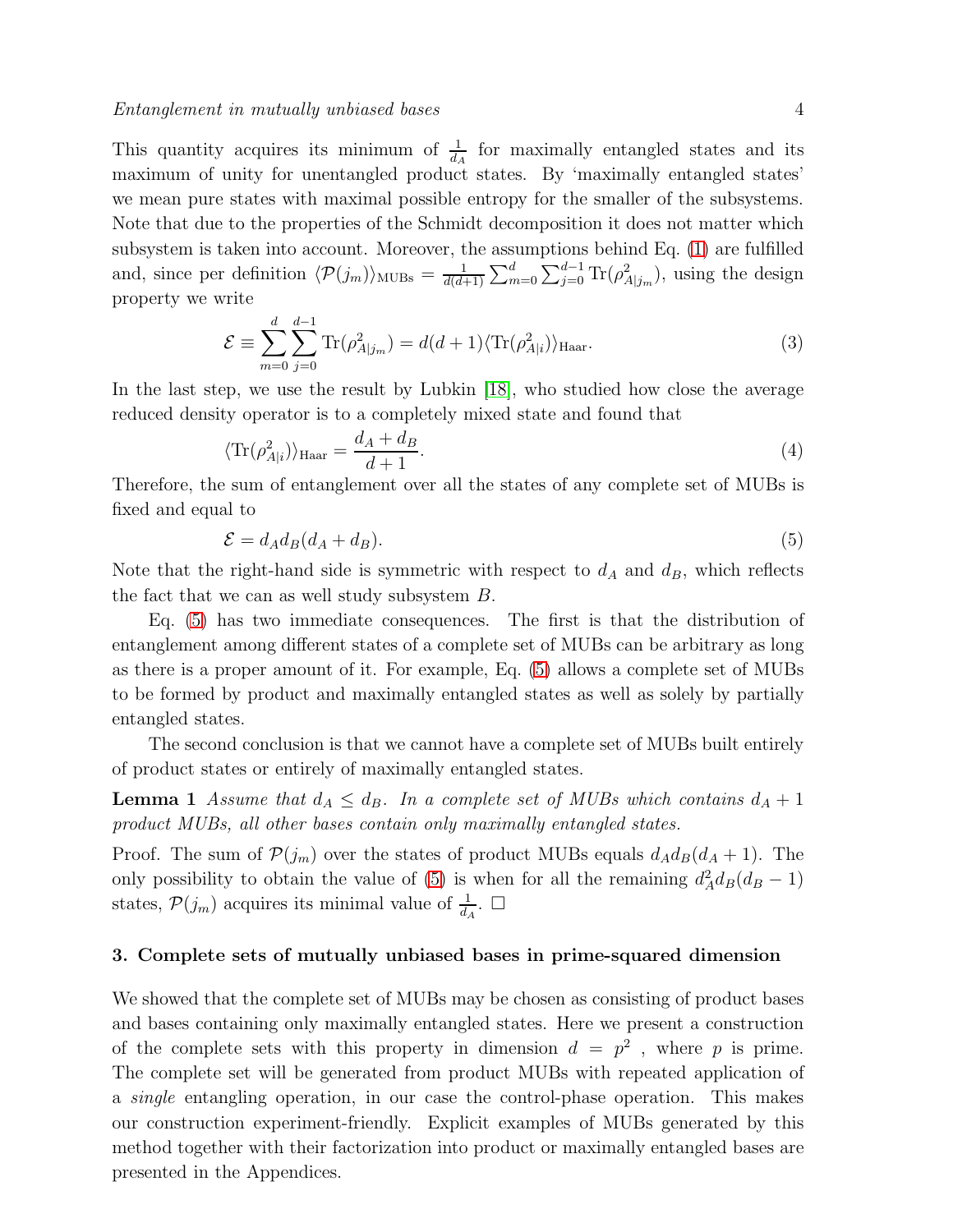#### 3.1. Complete sets of mutually unbiased bases in prime dimensions

Before we present the new construction, let us briefly recall some of the known ones to which we will refer later on. If  $d = p$  is a prime number a complete set of  $p + 1$  MUBs was first found by Ivanović [\[2\]](#page-23-1). It is convenient to enumerate the bases as  $m = 0, \ldots, p$ with  $m = p$  corresponding to a standard basis, i.e. the basis in which the vectors of all other MUBs will be expressed. To simplify the notation and if no confusion arises, we will write the vectors of the standard basis without any index, i.e.  $|s\rangle \equiv |s_p\rangle$  enumerates the states of the standard basis. The other  $p$  MUBs have the Fourier-Gauss structure,

<span id="page-4-0"></span>
$$
|j_m\rangle = \frac{1}{\sqrt{p}} \sum_{s=0}^{p-1} \alpha_p^{js+ms^2} |s\rangle
$$
 for  $m = 0, ..., p-1$ , and  $p > 2$ , (6)

where  $\alpha_p = \exp(i2\pi/p)$  is the complex pth root of unity. The only exception to this formula is the case of  $p = 2$  where one needs to refer to an imaginary unit i, the fourth rather than the square root of unity. For low dimensions, we present these bases explicitly in the Appendices.

In odd-prime dimensions, a standard basis and a single MUB are sufficient to generate the complete set of MUBs with an application of a single unitary:

<span id="page-4-1"></span>
$$
W = \text{diag}[1, \alpha_p, \alpha_p^4, \dots, \alpha_p^{(p-1)^2}], \tag{7}
$$

which has the standard basis as the eigenbasis and permutes all other MUBs, i.e.  $W|j_m\rangle = |j_{m+1}\rangle$  with addition modulo p.

Alternatively, one can construct complete sets of MUBs using Heisenberg-Weyl operators in prime dimensions,

$$
X = \sum_{s=0}^{p-1} |s+1\rangle\langle s|, \quad Z = \sum_{s=0}^{p-1} \alpha_p^s |s\rangle\langle s|,
$$
\n
$$
(8)
$$

with addition inside the kets modulo p. These operators span a unitary operator basis with respect to the trace scalar product as

$$
\operatorname{Tr}\left[\left(X^{a}Z^{b}\right)^{\dagger}X^{c}Z^{d}\right]=p\delta_{a,c}\delta_{b,d}.\tag{9}
$$

According to the general result of Bandyopadhyay et al. [\[19\]](#page-23-18), if one can group elements of the unitary operator basis into disjoint subsets of d commuting operators (unity being the only common element of these sets), the common eigenbases of the commuting operators within each set are mutually unbiased. In the case of a system of a prime dimension, the groups of commuting operators can be chosen as powers of the operators Z, X, XZ, XZ<sup>2</sup>, ..., XZ<sup>p-1</sup>. Their eigenbases define a complete set of MUBs. It turns out that this set of MUBs is identical to the set of Eq. [\(6\)](#page-4-0) up to the indexing of bases and states within bases.

<span id="page-4-2"></span>**Lemma 2** Bases [\(6\)](#page-4-0) are the eigenbases of the operators  $X, XZ, \ldots, XZ^{p-1}$ .

Proof. Choosing the standard basis as the eigenbasis of  $Z$ , the eigenbasis of  $X$  is readily the Fourier basis, i.e.  $\{|j_0\rangle\}$ . Next note that for  $m = 1, \ldots, p-1$  we have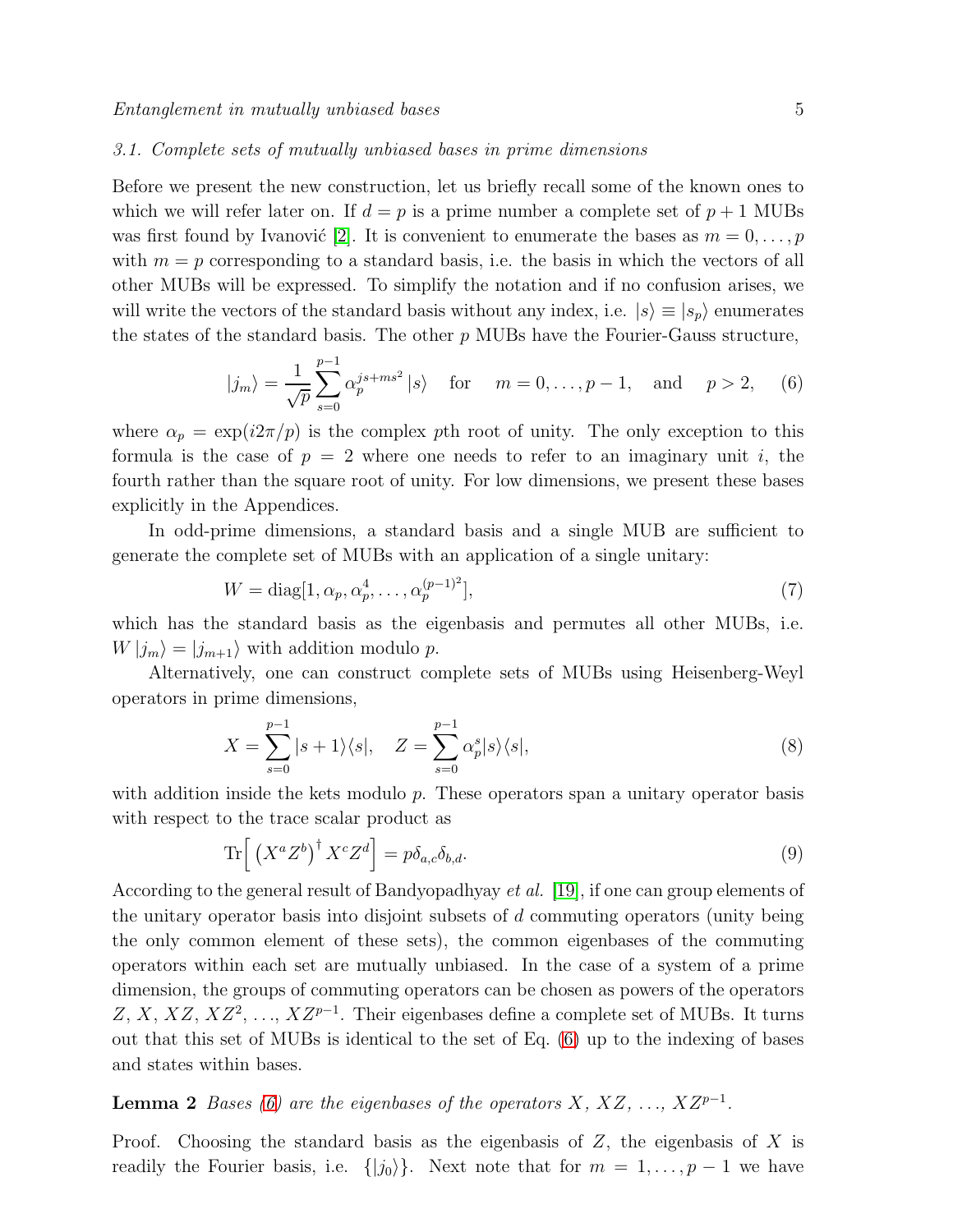$|j_m\rangle = \frac{1}{\sqrt{p}} \sum_{s=0}^{p-1} \alpha_p^{(j+m)s-2m\xi_s} |s\rangle$  with  $\xi_s = s + ... + (p-1) = \frac{1}{2}(p-s)(p+s-1)$ . The proof that these are exactly the eigenstates of  $XZ^{2m}$  is given in Ref. [\[19\]](#page-23-18). Since p is prime, 2m runs through all the powers of Z.  $\Box$ 

These two methods of generating complete sets of MUBs in prime dimensions can be generalized to prime-power dimensions. However, these generalizations require a knowledge of elements of finite fields theory; see e.g. [\[3\]](#page-23-2). We now present our physically motivated construction of the complete set of MUBs in prime-squared dimensions  $d = p^2$ .

#### 3.2. Two qubits

We begin with a statement relating the number of MUBs to the possibility of swapping the states of subsystems. The statement itself holds for arbitrary dimension  $d = p^2$ , but it can be directly used to produce a complete set of MUBs of only two qubits.

<span id="page-5-0"></span>**Lemma 3** Assume  $d = p^2$  and there exists unitary U that commutes with the swap operation S, and such that vectors  $\{U | a_k b_l \}$ , with  $k \neq l$ , form an MUB with respect to all product symmetric MUBs defined as  $\{|a_mb_m\rangle\}$ . Then  $\{U|a_l b_k\rangle\}$  is MUB with respect to all the bases mentioned above.

Proof. The commutativity of U and S and the Hermiticity of S imply  $U = SUS$ . The assumed unbiasedness is expressed as  $|\langle a_m b_m | U | a'_k b'_l \rangle|^2 = \frac{1}{p^2}$  $\frac{1}{p^2}$  for all bases  $m = 0, ..., p$ and all vectors  $|a_m b_m\rangle$  and  $|a'_k b'_l\rangle$ . The computation of the overlap

$$
|\langle a_k b_l | U^\dagger U | a_l' b_k' \rangle|^2 = |\langle a_k | a_l' \rangle \langle b_l | b_k' \rangle|^2 = \frac{1}{p^2},\tag{10}
$$

reveals that the basis from the thesis is unbiased to  $\{U | a_k b_l \rangle\}$ . The commutativity with the swap operation is used to prove its unbiasedness with respect to all product bases:

$$
|\langle a_m b_m | U | a'_l b'_k \rangle|^2 = |\langle a_m b_m | SUS | a'_l b'_k \rangle|^2 = |\langle \alpha_m \beta_m | U | \alpha'_k \beta'_l \rangle|^2 = \frac{1}{p^2}, \quad (11)
$$

where the last equality follows from the assumed unbiasedness and we put  $\alpha = b, \beta =$  $a, \alpha' = b', \beta' = a'. \ \Box$ 

Note that the two bases  $\{U | a_k b_l \}$  and  $\{U | a_l b_k \}$  are simply related by the swap operation because  $U |a_l b_k\rangle = SUS |a_l b_k\rangle = SU |a_k \beta_l\rangle$  with  $\alpha = b$  and  $\beta = a$ .

In case of  $d = 4$ , this lemma allows us to generate the complete set of MUBs starting with product MUBs. There are three MUBs in dimension 2 and therefore we begin with the following three product MUBs in dimension 4:  $\{|a_0b_0\rangle\}$ ,  $\{|a_1b_1\rangle\}$  and  $\{|a_2b_2\rangle\}$ . Consider now application of the control-phase (control-Z) operation

<span id="page-5-1"></span>
$$
\mathcal{P}_2 = \frac{1}{2}(I \otimes I + I \otimes \sigma_z + \sigma_z \otimes I - \sigma_z \otimes \sigma_z),\tag{12}
$$

where I denotes a single qubit identity operator and  $\sigma_z$  =  $\begin{pmatrix} 1 & 0 \end{pmatrix}$  $0 -1$  $\setminus$ . We apply the control-phase operation on the two qubits prepared in states of the form  $|a_0b_1\rangle$ . The effect is best explained using Pauli operators. For a single qubit, we choose, in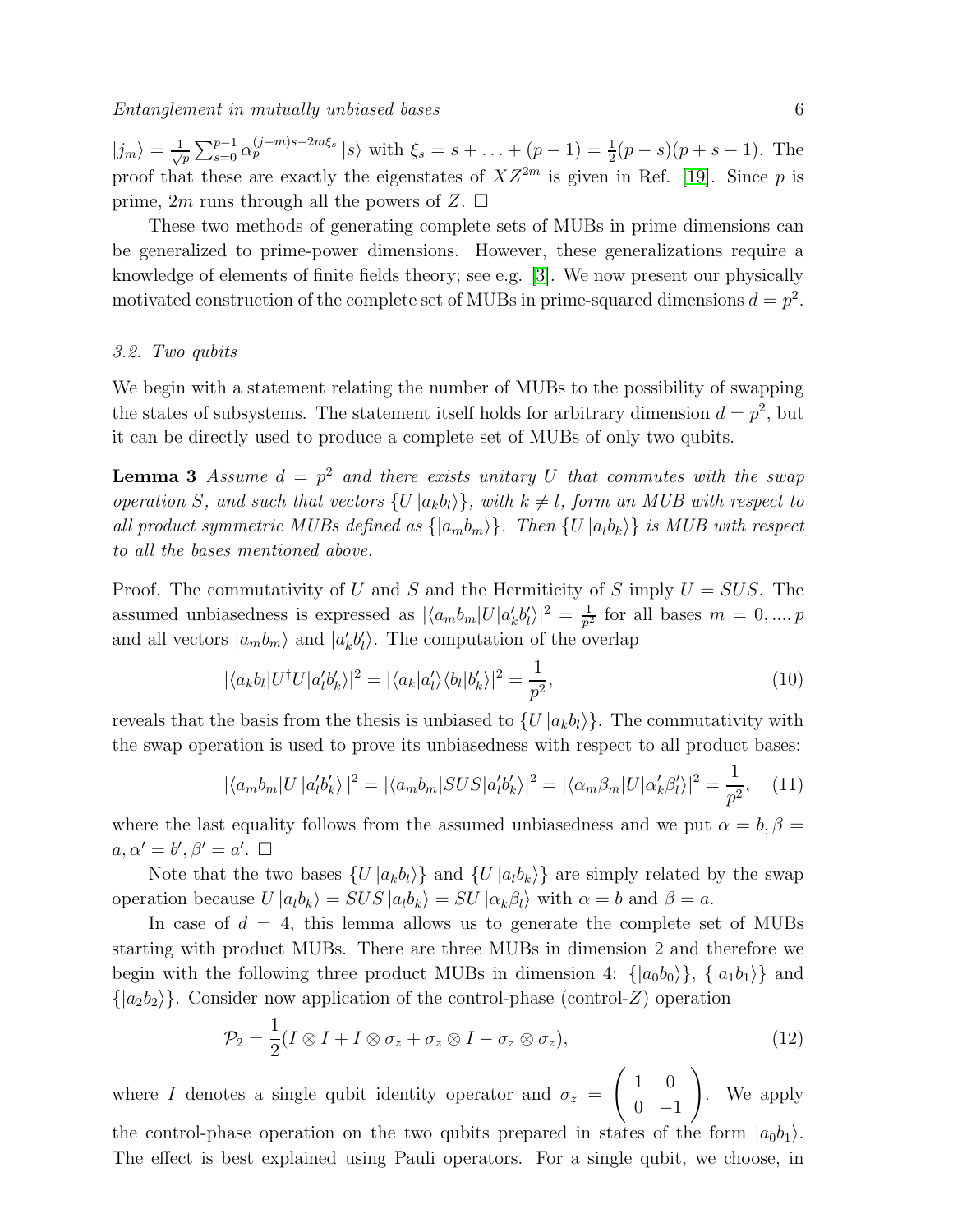accordance with Appendix A, the basis  $m = 0$  as the eigenbasis of  $\sigma_x$  $\left(\begin{array}{cc} 0 & 1 \\ 1 & 0 \end{array}\right)$ 

and basis  $m = 1$  as the eigenbasis of  $\sigma_y =$  $\begin{pmatrix} 0 & -i \end{pmatrix}$  $i \quad 0$  $\setminus$ . Therefore, the basis  $\{|a_0b_1\rangle\}$  is the eigenbasis of the commuting operators  $\sigma_x \otimes I$  and  $I \otimes \sigma_y$ , and their products. The control-phase operation maps these operators onto

$$
\mathcal{P}_2(\sigma_x \otimes I)\mathcal{P}_2 = \sigma_x \otimes \sigma_z,\tag{13}
$$

$$
\mathcal{P}_2(I \otimes \sigma_y)\mathcal{P}_2 = \sigma_z \otimes \sigma_y. \tag{14}
$$

The common eigenstates of these new operators are maximally entangled Bell states. Moreover, such Bell basis is mutually unbiased with respect to all our product MUBs. This can be verified directly or by using, e.g., the result of Bandyopadhyay et al. [\[19\]](#page-23-18). We apply this theorem to tensor products of Pauli operators, eigenbases of which define our MUBs, i.e. the three product MUBs  $\{|a_m b_m\rangle\}$  are defined by sets of commuting operators  $\{I \otimes I, \sigma_x \otimes I, I \otimes \sigma_x, \sigma_x \otimes \sigma_x\}$ ,  $\{I \otimes I, \sigma_y \otimes I, I \otimes \sigma_y, \sigma_y \otimes \sigma_y\}$  and  ${I \otimes I, \sigma_z \otimes I, I \otimes \sigma_z, \sigma_z \otimes \sigma_z},$  respectively, whereas the Bell basis  $\mathcal{P}_2 |a_0 b_1\rangle$  is defined by  $\{I\otimes I, \sigma_x\otimes \sigma_z, \sigma_z\otimes \sigma_y, \sigma_y\otimes \sigma_x\}.$  Each set of four is clearly a set of commuting operators, and according to the mentioned theorem their eigenbases form MUBs. Since the  $P_2$ operation is manifestly invariant under a swap of qubits, according to Lemma [3](#page-5-0) we obtain the following complete set of MUBs:  $\{|a_0b_0\rangle\}, \{|a_1b_1\rangle\}, \{|a_2b_2\rangle\}, \{\mathcal{P}_2|a_0b_1\rangle\}, \{\mathcal{P}_2|a_1b_0\rangle\},\$ which is explicitly presented in Appendix C. Note that for this dimension application of Lemma [3](#page-5-0) has the same effect as the result of Ref. [\[21\]](#page-23-19) stating for general dimension that if there is a set of d MUBs, then there also exists a set of  $d+1$  of them.

#### 3.3. Two qupits

Now we move to a system of a global dimension  $d = p^2$  with  $p > 2$ . Two systems, each of prime dimension p, admit altogether  $p^2 + 1$  MUBs. We shall show that they all can be generated via the multiple application of a single entangling operation on product bases. For this purpose, we present a lemma which reduces the number of unbiasedness conditions one needs to check.

<span id="page-6-1"></span>**Lemma 4** For  $p > 2$  assume there exists unitary U such that  $|\langle a_m b_m | U^n | a'_0 b'_n \rangle|^2 = \frac{1}{p^2}$  $\overline{p}^2$  $for \ all \ 0 \le a, b, a', b' \le p - 1, \ n = 1, ..., p - 1 \ and \ m = 0, ..., p \ and \ that \ [U, W \otimes I] =$  $[U, I \otimes W] = 0$ , where W is defined in Eq. [\(7\)](#page-4-1). Then the bases  $\{U^{\nu} | a_{\mu}b_{\mu+\nu}\}\$ , with  $\mu, \nu = 0, ..., p-1$ , together with the standard basis  $\{|a_p b_p\rangle\}$  form a complete set of MUBs. Addition of indices is modulo p.

Proof. Consider an overlap between states of two bases of the proclaimed form

<span id="page-6-0"></span>
$$
\mathcal{M} \equiv |\langle a_{\mu}b_{\mu+\nu}| (U^{\nu})^{\dagger} U^{\nu'} | a'_{\mu'}b'_{\mu'+\nu'} \rangle|^2 = |\langle a_{\mu}b_{\mu+\nu}| U^{\nu'-\nu} | a'_{\mu'}b'_{\mu'+\nu'} \rangle|^2. (15)
$$

Since U commutes with individual cycling unitary  $W \otimes I$  and  $I \otimes W$ , it also commutes with their products. In particular, we have  $U^{\nu'-\nu} = (W^{\mu'} \otimes W^{\mu'+\nu})U^{\nu'-\nu}(W^{-\mu'} \otimes W^{\mu''})U^{\nu'-\nu}$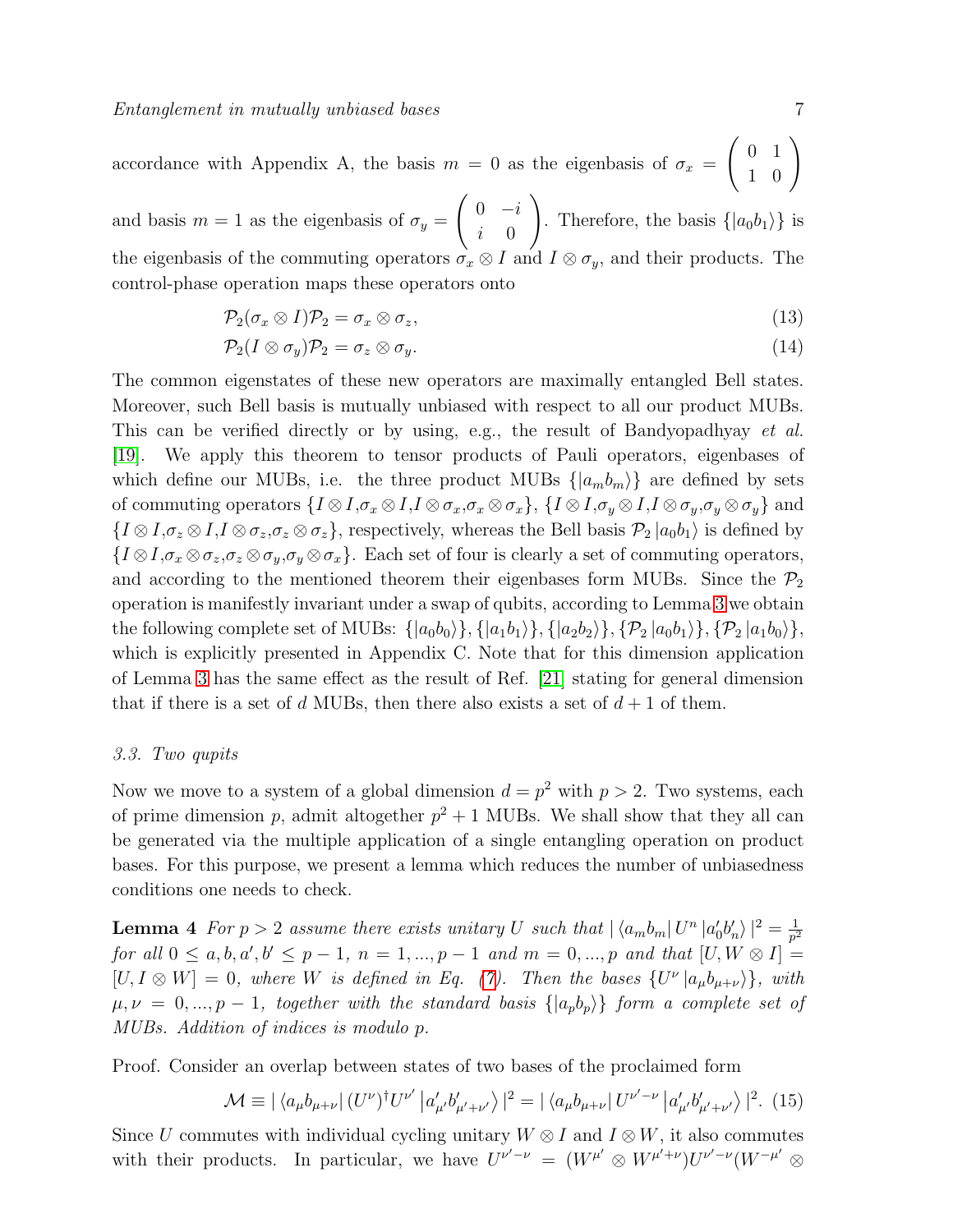$W^{-mu'-\nu}$ ). We insert this expression into [\(15\)](#page-6-0) and since none of the bases there is the standard basis, the effect is to shift the indices of the local bases and get

$$
\mathcal{M} = |\langle a_{\mu-\mu'}b_{\mu-\mu'}|U^{\nu'-\nu}|a'_0b'_{\nu'-\nu}\rangle|^2 = \frac{1}{p^2},
$$
\n(16)

where the last equality follows from our assumptions. Similarly, overlap with the standard basis equals  $|\langle a_p b_p | U^{\nu} | a'_{\mu} b'_{\mu+\nu} \rangle|^2 = \frac{1}{p^2}$  $\frac{1}{p^2}$  which follows from our assumptions after noting that the standard basis is not shifted by  $W$ , whereas the index of the other local bases we shift by  $-\mu$ .  $\Box$ 

Now we prove that the control-phase operation can be used to generate a complete set of MUBs in all prime-squared dimensions. The control-phase reads

<span id="page-7-1"></span>
$$
\mathcal{P}_p = \frac{1}{p} \sum_{a,b=0}^{p-1} \alpha_p^{-ab} Z^a \otimes Z^b. \tag{17}
$$

**Theorem 1** In every dimension  $d = p^2$  with  $p > 2$ , there exists an integer  $\theta$  such that  $\mathcal{P}^\theta_p$  satisfies requirements of Lemma [4.](#page-6-1)

Proof. First note that since both  $\mathcal{P}_p$  and W are diagonal in the standard basis,  $[\mathcal{P}_p^{\theta}, W \otimes I] = [\mathcal{P}_p^{\theta}, I \otimes W] = 0$  is fullfilled for any  $\theta$ .

To prove that the bases  $\{\mathcal{P}_p^{\theta n} | a_0 b_n \rangle\}$  are unbiased to bases  $\{|a_m b_m \rangle\}$ , we refer once more to the results of Bandyopadhyay et al. [\[19\]](#page-23-18). They show that MUBs in prime dimensions  $\{|j_n\rangle\}$  may be chosen as eigenstates of sets of commuting operators  $X^{\beta}Z^{2\beta n}$  with  $\beta = 0, \ldots, p-1$  (see also Lemma [2\)](#page-4-2). The idea of the present proof is to show that operators defining bases  $\{|a_0b_n\rangle\}$  are transformed under the application of the control-phase into a new set of distinct operators which are all different from the operators defining bases  $\{|a_m b_m\rangle\}$ . Since commutation relations are preserved under unitary transformations, the results of [\[19\]](#page-23-18) imply that the new operators define MUBs with respect to  $\{|a_m b_m\rangle\}.$ 

The control-phase acts symmetrically on both subsystems and we have up to a global phase:

<span id="page-7-0"></span>
$$
\mathcal{P}_p^{\theta n} \left( X^{\alpha} \otimes X^{\beta} Z^{2\beta n} \right) \mathcal{P}_p^{-\theta n} = X^{\alpha} Z^{\beta \theta n} \otimes X^{\beta} Z^{2\beta n + \alpha \theta n}.
$$
 (18)

Since for different values of  $\alpha$  and  $\beta$  the initial operators  $X^{\alpha} \otimes X^{\beta} Z^{2\beta n}$  were orthogonal with respect to the trace scalar product, the final operators are also orthogonal, i.e. we generated a set of trace-orthogonal operators which can be partitioned into proper commuting subsets. We now have to ensure that the generated set does not contain any operators determining product MUBs  $\{|a_m b_m\rangle\}$ . Since in the product MUBs the bases of  $A$  and  $B$  are the same, their defining feature is that operators determining the basis of  $A$  commute with the operators determining the basis of  $B$ . We check whether this commutation condition is satisfied by the operators on the right-hand side of [\(18\)](#page-7-0). The operators of A, i.e.  $X^{\alpha}Z^{\beta\theta n}$ , commute with the operators of B, i.e.  $X^{\beta}Z^{2\beta n+\alpha\theta n}$ , if and only if  $[19]$ :

$$
n(\alpha^2 \theta + 2\alpha \beta - \beta^2 \theta) = 0 \text{ mod } p. \tag{19}
$$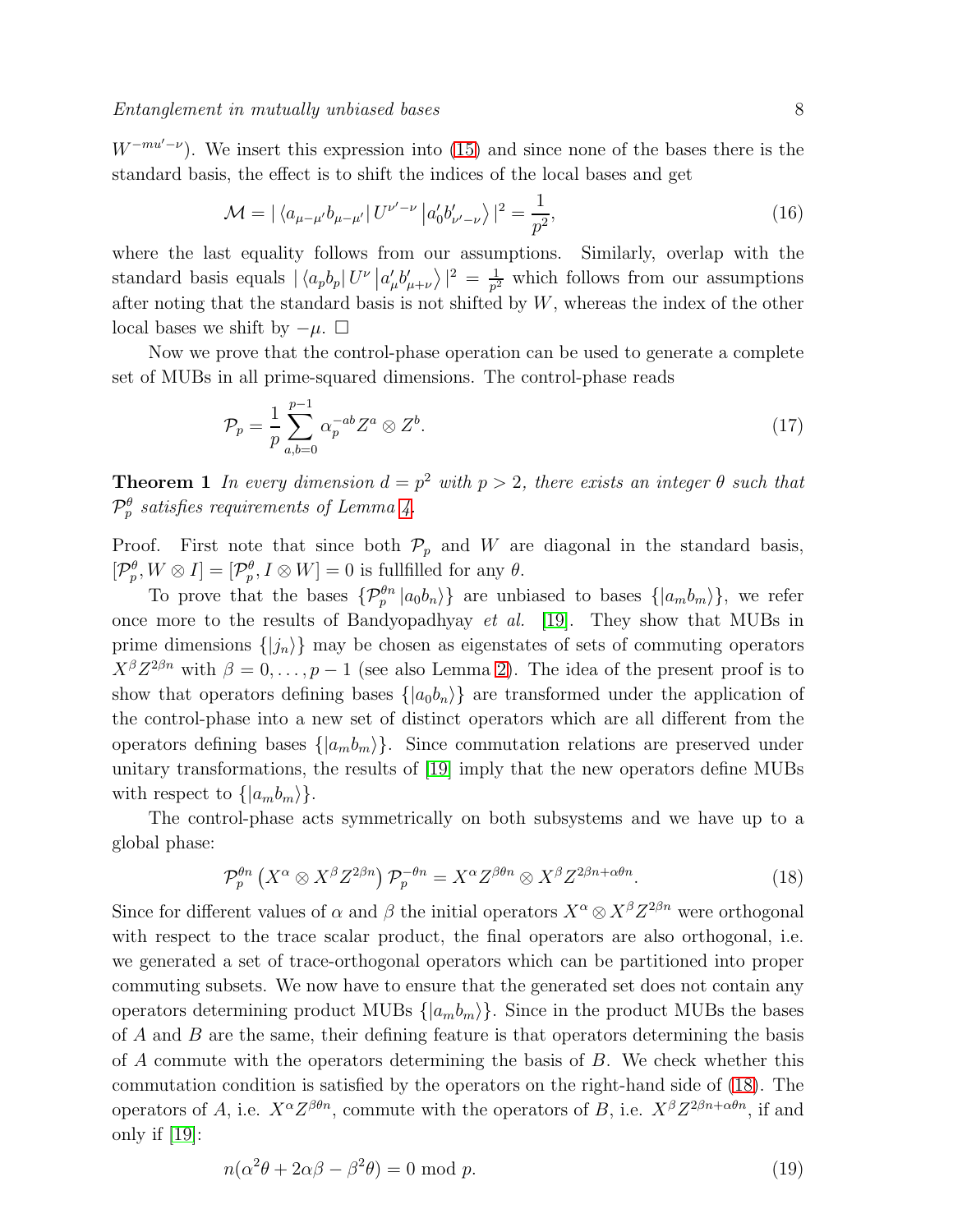We are interested only in positive n and therefore ask whether the bracket is a multiple of a prime  $p$ . In other words, we are looking for the solution of the quadratic equation in the prime field  $\mathcal{F}_p$ . It is well known that for  $p > 2$  such equations have solutions if and only if there exists a field element

$$
\Delta = 2\beta\sqrt{1+\theta^2}.\tag{20}
$$

Therefore, we need to choose such a value of  $\theta$  that  $1 + \theta^2$  has no square root in the prime field  $\mathcal{F}_p$ . Since for any element x in the field  $\mathcal{F}_p$  we have  $x^2 = (p - x)^2$ , we have no more than  $\frac{1+p}{2}$  elements with square roots. That is, there exist an element x having a square root such that the next element,  $1 + x$ , does not have a square root. Hence there always exists  $\theta$  such that  $\sqrt{1+\theta^2} \notin \mathcal{F}_d$ .  $\Box$ 

Generally speaking, there is no universal choice of  $\theta$  that is independent of p. We have neither found a function that for any given p returns  $\theta$  such that  $1 + \theta^2$  does not have a square root in the field, and our construction generates the complete set of MUBs. A good guess of a useful value of  $\theta$  is often 1. Out of the first 1000 odd prime numbers, the construction with  $\theta = 1$  fails in 494 cases, while out of the first 10000 odd primes it fails in 4988 cases. The lowest numbers for which this value does not produce the complete set of MUBs are 7, 17 and 23.

#### 3.4. Three qubits

A similar construction using multiple application of only one entangling operation does not seem to exist for more than two subsystems of prime dimensionality. However, more operations can be used for the task. Here we show that three entangling gates can be used to produce a complete set of nine MUBs for three qubits.

We start with the global standard basis  $\{ |abc\rangle \}$  and eight other bases that do not involve any local standard basis, i.e.  $|a_k b_l c_m\rangle$  with  $k, l, m = 0, 1$ . We next apply to the basis  $\{|a_k b_l c_m\rangle\}$  operation

$$
\mathcal{G}_{klm} = \frac{1}{2} \left( I \otimes I \otimes I + Z^k \otimes Z^l \otimes Z^m + Z^{1-k} \otimes Z^{1-l} \otimes Z^{1-m} - Z \otimes Z \otimes Z \right).
$$
\n(21)

The resulting complete set of MUBs is given in Appendix F.

#### 3.5. Wocjan-Beth construction

We would also like to mention the Wocjan-Beth construction [\[20\]](#page-23-20), which is so far the only known construction that gives more MUBs in composite dimensions than there are for the smallest prime-power subsystem. The construction is designed for systems divisible into two identical subsystems.

The method utilizes two kinds of vectors. The first kind is the so-called incident vectors, V. Exactly d of their  $d^2$  entries are equal to 1; the rest is 0. The task is to find families of  $d$  such vectors that satisfy the following requirements: within each family every pair of vectors is orthogonal, and two vectors from two different families have the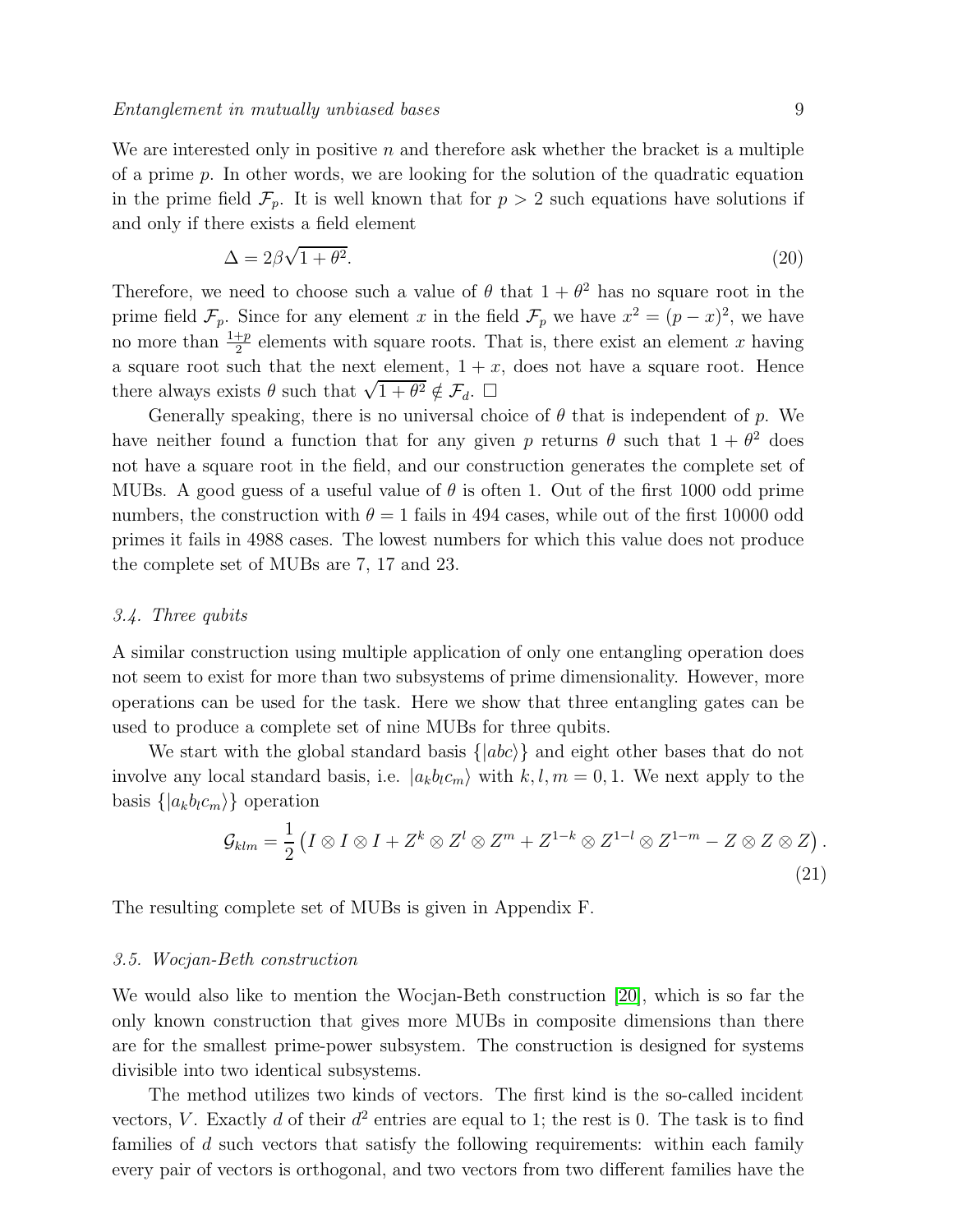scalar product equal to one. For example, for  $d = 2$  there are only three families of incident vectors,

$$
\left\{ \begin{pmatrix} 1 \\ 1 \\ 0 \\ 0 \end{pmatrix}, \begin{pmatrix} 0 \\ 0 \\ 1 \\ 1 \end{pmatrix} \right\}, \left\{ \begin{pmatrix} 1 \\ 0 \\ 1 \\ 0 \end{pmatrix}, \begin{pmatrix} 0 \\ 1 \\ 0 \\ 1 \end{pmatrix} \right\}, \left\{ \begin{pmatrix} 1 \\ 0 \\ 0 \\ 1 \end{pmatrix}, \begin{pmatrix} 0 \\ 1 \\ 0 \\ 1 \end{pmatrix} \right\}. (22)
$$

There is a one-to-one correspondence between families of incident vectors and mutually orthogonal Latin squares of order d.

The other type of vectors is phase vectors,  $h$ , which have d complex entries, each of modulo 1. The two kinds are combined through operation " $\uparrow$ ".  $h \uparrow V$  shall be understood as V with the first non-zero element multiplied by the first entry of  $h$ , the next by the second, etc. One needs d orthogonal vectors h and combines every phase vector with the incident vector using ↑. After normalization we get as many MUBs as the number of incident vector families we found.

We would like to mention that when we choose vectors  $h$  proportional to the rows of the Fourier matrix and the first two incident families in the most natural way (similarly to the example), two bases generated in this way possess a product structure whereas all others are maximally entangled. The present work suggests that it might be possible to extend this set with the 'missing' product bases, which would make the Wocjan-Beth construction even more powerful.

#### 4. Product mutually unbiased bases

Our last topic is limitations on the number of MUBs and their entanglement, which follow from the fact that some bases are formed by product states. We call such bases product MUBs. First we present a straightforward bound on the maximal number of product MUBs; next we discuss classes of product MUBs to show that in every dimension one has two product MUBs such that there is no other product MUB with respect to them. There could still be entangled MUBs and we give an example in which this entanglement does not help us to build a complete set of MUBs.

#### 4.1. Maximal number

<span id="page-9-0"></span>We begin by showing that the only way to construct product MUBs in composite dimension  $d_A d_B$  is to build them from MUBs in dimensions  $d_A$  and  $d_B$  separately.

**Lemma 5** Two product bases  $\{|ab\rangle\}$  and  $\{|a'b'\rangle\}$  in dimension  $d_A d_B$  are mutually unbiased if and only if  $|a\rangle$  is mutually unbiased to  $|a'\rangle$  in dimension  $d_A$  and  $|b\rangle$  is mutually unbiased to  $|b'\rangle$  in dimension  $d_B$ .

Proof. If local bases are mutually unbiased, then clearly their product bases are also mutually unbiased. Conversely, assume the product bases are MUBs, i.e.  $|\langle a|a'\rangle|^2|\langle b|b'\rangle|^2 = \frac{1}{d_{A}c}$  $\frac{1}{d_A d_B}$  for all  $a, a', b, b'$ . Since the right-hand side is positive, neither of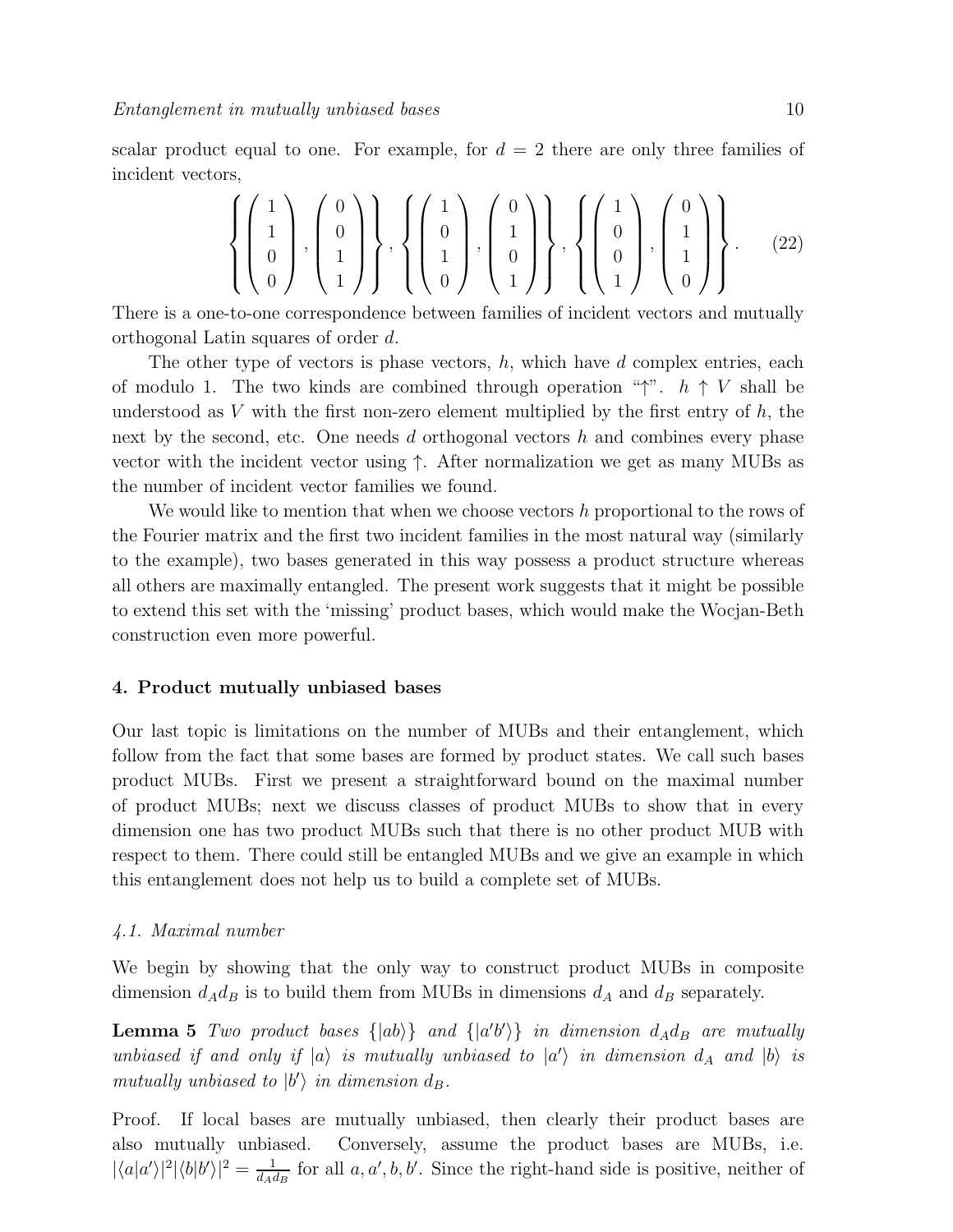the scalar products of the left-hand side is zero. In particular, this implies that keeping a, a', b fixed we have for all values of b' that  $|\langle b|b'\rangle|^2 = 1/d_A d_B |\langle a|a'\rangle|^2$ . Since the squared moduli are the quantum probabilities they sum up to  $\sum_{b'} |\langle b|b'\rangle|^2 = 1$ , which implies that  $|\langle a|a'\rangle|^2 = \frac{1}{d}$  $\frac{1}{d_A}$  and hence  $|\langle b|b'\rangle|^2 = \frac{1}{d_B}$  $\frac{1}{d_B}$ .  $\Box$ 

The maximal number of product MUBs follows as a corollary. In a general dimension  $d = d_1 \dots d_n$  there are at most  $\min_j \mathcal{M}_j$  product MUBs, where  $\mathcal{M}_j$  is the maximal number of MUBs in dimension  $d_j$ . Note that the maximal number of product MUBs is also a corollary to Lemma [1.](#page-3-1)

#### 4.2. Direct and indirect bases

Not every set of product bases can be of the cardinality described below Lemma [5.](#page-9-0) The crucial distinction between the product bases is whether their states can be distinguished with (i) local measurements only or with (ii) additional classical communication [\[22\]](#page-23-21).

The bases (i) are of form  $\{|a\rangle |b\rangle\}$  having all states  $|a\rangle$  orthogonal in the first subspace and all states  $|b\rangle$  orthogonal in the second subspace. We shall call them *direct* product bases because the matrix  $P_{\text{direct}}$  having vectors  $|a\rangle|b\rangle$  as columns is a tensor product of matrices A and B having as columns vectors  $|a\rangle$  and  $|b\rangle$ , respectively:

$$
P_{\text{direct}} = A \otimes B. \tag{23}
$$

An example of a direct product basis is the tensor product of standard bases.

Product bases (ii) can be written as  $|a\rangle|b(a)\rangle$ , i.e. for every fixed vector  $|a\rangle$ orthogonality of the product basis requires states of the second subsystem  $|b(a)\rangle$  to be orthogonal, but importantly for different states  $|a\rangle$  the orthogonal bases of the second subsystem may be different. The measurement in such product basis requires classical communication: after measuring the first subsystem the result needs to be fed-forward to a device measuring second subsystem in order to adapt its setting to a suitable basis. We shall call such bases *indirect* product bases. In matrix notation, the matrix of an indirect product basis  $P_{indirect}$  cannot be written as a tensor product of matrices of local bases, but rather is of the form

$$
P_{\text{indirect}} = \sum_{a} |a\rangle \langle a| \otimes B(a), \qquad (24)
$$

where the columns of matrix  $B(a)$  are vectors  $|b(a)\rangle$ . An example of an indirect product basis of two qubits is

<span id="page-10-0"></span>
$$
\begin{array}{ccc}\n\left|0_{0}\right\rangle\left|0_{0}\right\rangle, & \left|1_{0}\right\rangle\left|0_{1}\right\rangle, \\
\left|0_{0}\right\rangle\left|1_{0}\right\rangle, & \left|1_{0}\right\rangle\left|1_{1}\right\rangle.\n\end{array} \tag{25}
$$

#### 4.3. Blocking product mutually unbiased bases

A set of product MUBs is blocked if there exists no other mutually unbiased product basis with respect to this set. Indirect product bases lead to the minimal blocked set of product MUBs, and they have consequences for completeness of sets containing them.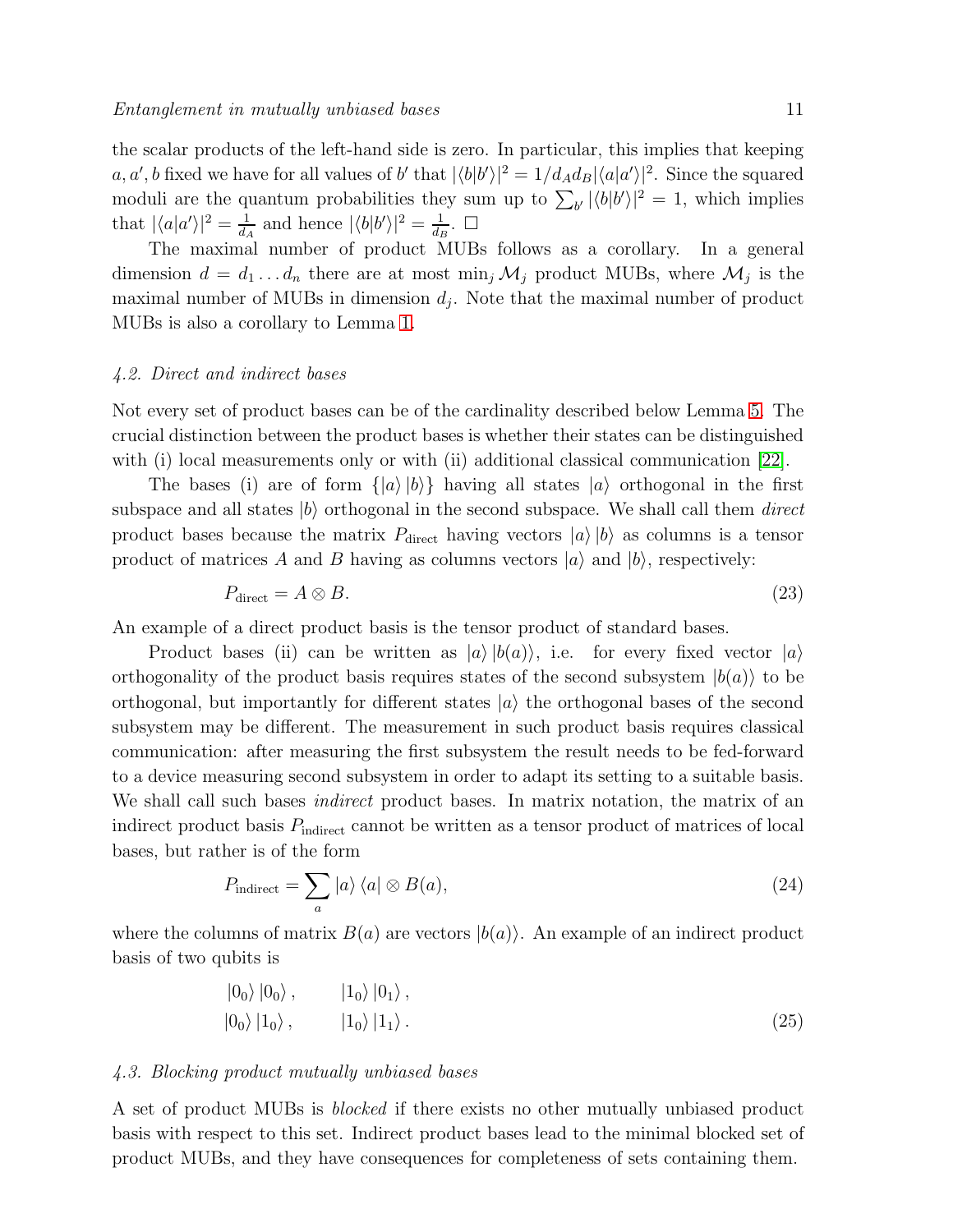Proof. The first basis is a standard basis: direct product basis. The second basis is an indirect product basis exhausting all possible MUBs for at least one subsystem. We order the subsystems such that  $d_1 \geq d_2 \geq \ldots \geq d_n$ . In dimension  $d_2$ , there are at most  $d_2$  MUBs with respect to the local standard basis. Since  $d_1 \geq d_2$ , for every orthogonal vector in dimension  $d_1$  one can have different orthogonal bases in dimension  $d_2$  which exhaust the whole set of local MUBs. According to Lemma [5](#page-9-0) there is no other product  $MUB.$ 

A compact explicit example of an indirect product basis that together with the standard basis forms blocking product MUBs can be given in dimension being a power of a prime  $d = p^r$ , which is regarded as the dimension of a Hilbert space of a set of r elementary p-level systems. For every subsystem there are exactly p MUBs with respect to the local standard basis and so is the number of distinguishable local states. Therefore, the basis  $\{|(j_1)_0\rangle |(j_2)_{j_1}\rangle |(j_3)_{j_1}\rangle \dots |(j_r)_{j_{r-1}}\rangle\}$  exhausts all allowed MUBs for all but the first subsystem. Here we denoted by  $|(j_n)_m\rangle$  the state of the *n*th elementary subsystem in the mth MUB.

The indirect product bases can block extendibility not only of a set of product MUBs but also of MUBs in general with no restriction to product bases. For example, in dimension 4 the set of three MUBs composed of the standard basis, the indirect product basis of Eq. [\(25\)](#page-10-0) and the Fourier basis cannot be extended by any other MUB [\[23,](#page-23-22) [24\]](#page-23-23).

#### 5. Conclusions

We were studying aspects of entanglement in states of MUBs in composite dimensions. Independently of the way a global system is split into subsystems, there is no complete set of MUBs that does not contain entanglement. In contrast, practically all MUBs are entangled as the dimension of at least one of the subsystems grows to infinity. The higher the dimension of the total system, the smaller the ratio of the number of product MUBs to the cardinality of the complete set of MUBs. This cardinality is proportional to the total dimension d, whereas the largest number of product MUBs is of the order of the smallest prime-power factor of d. Therefore, the ratio is the highest if  $d = p^2$  is a square of a prime, and even in this case the cardinality of the complete set is a square of the cardinality of the product MUBs and the ratio vanishes in the limit  $d \to \infty$ .

We showed that entanglement of states of *any* complete set of MUBs is fixed. This has consequences for the distribution of entanglement among the states of a complete set and might be a useful hint for a search of the complete sets or one of the ingredients to (dis)prove their existence. This conservation law holds true independent of a division into subsystems and therefore perhaps an argument could be found that there is a finite set of divisions under which the entanglement cannot simultaneously match the proper value. Another route to follow is to begin with a set of states with a proper amount of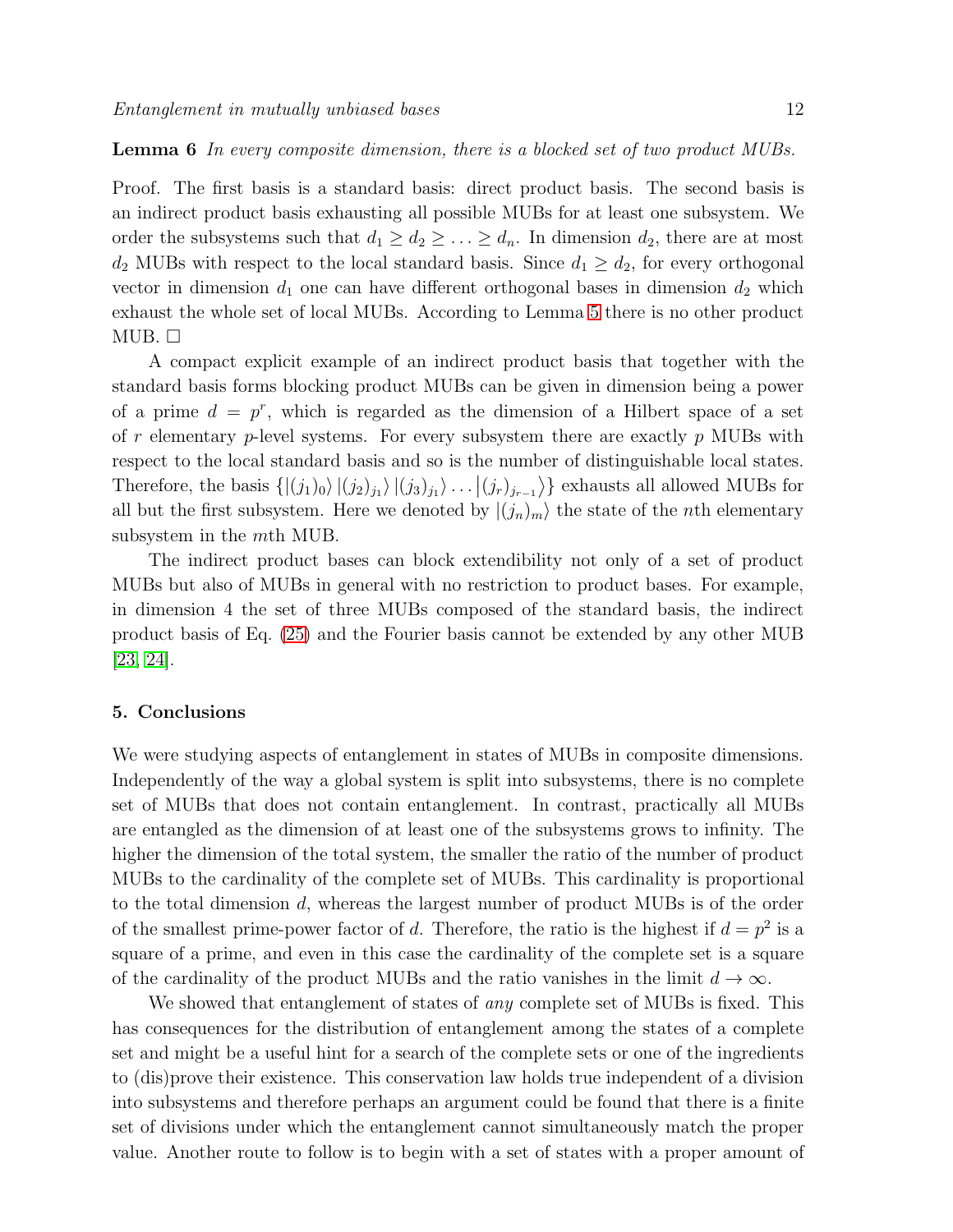entanglement and apply local operations and classical communication in order to search for a complete set of MUBs.

We also considered practical implementations of complete sets of MUBs and showed that for two subsystems, each with the same prime number of orthogonal states, the complete set can be generated via the multiple application of a single entangling operation on product states. The outcomes of this construction together with other examples of MUBs are explicitly presented in the Appendices for low dimensions (see also Ref. [\[25\]](#page-23-24)).

Turning to possible experiments, we note that there are various avenues for implementing quantum states in higher dimensions. For photons these include multiports and spatial-mode superpositions [\[26,](#page-23-25) [27,](#page-23-26) [28,](#page-23-27) [29,](#page-23-28) [30,](#page-23-29) [31\]](#page-23-30) or Hermite-Gauss and Laguerre-Gauss modes, most notably orbital angular momentum states [\[32,](#page-23-31) [33,](#page-24-0) [34,](#page-24-1) [35,](#page-24-2) [36\]](#page-24-3).

#### Acknowledgments

We acknowledge discussions with Markus Grassl and Huangjun Zhu. This research is supported by ERC Advanced Grant QIT4QAD, FWF SFB-grant F4007 of the Austrian Science Fund, and the National Research Foundation and Ministry of Education in Singapore.

#### Appendix

We present here explicit examples of complete sets of MUBs and for composite dimensions we emphasize division into entangled and product states. The notation used is explained on the example of a qubit  $(d = 2)$ .

#### Appendix A.  $d=2$

The symbol  $|j_m\rangle$  denotes the j<sup>th</sup> vector of the mth MUB. The standard basis is either denoted with subscript d or has no subscript at all:

$$
B_2 = \left(\begin{array}{cc} 1 & 0 \\ 0 & 1 \end{array}\right) = \left\{\begin{array}{c} |0\rangle \\ |1\rangle \end{array}\right\} = \left\{\begin{array}{c} |0_2\rangle \\ |1_2\rangle \end{array}\right\}
$$

Note that when we write a basis as a matrix, we can freely permute columns, since it only changes the order of the vectors in the basis.

$$
B_0 = \frac{1}{\sqrt{2}} \begin{pmatrix} 1 & 1 \\ 1 & -1 \end{pmatrix} = \begin{pmatrix} |0_0\rangle \\ |1_0\rangle \end{pmatrix}, \quad B_1 = \frac{1}{\sqrt{2}} \begin{pmatrix} 1 & 1 \\ i & -i \end{pmatrix} = \begin{pmatrix} |0_1\rangle \\ |1_1\rangle \end{pmatrix}.
$$

.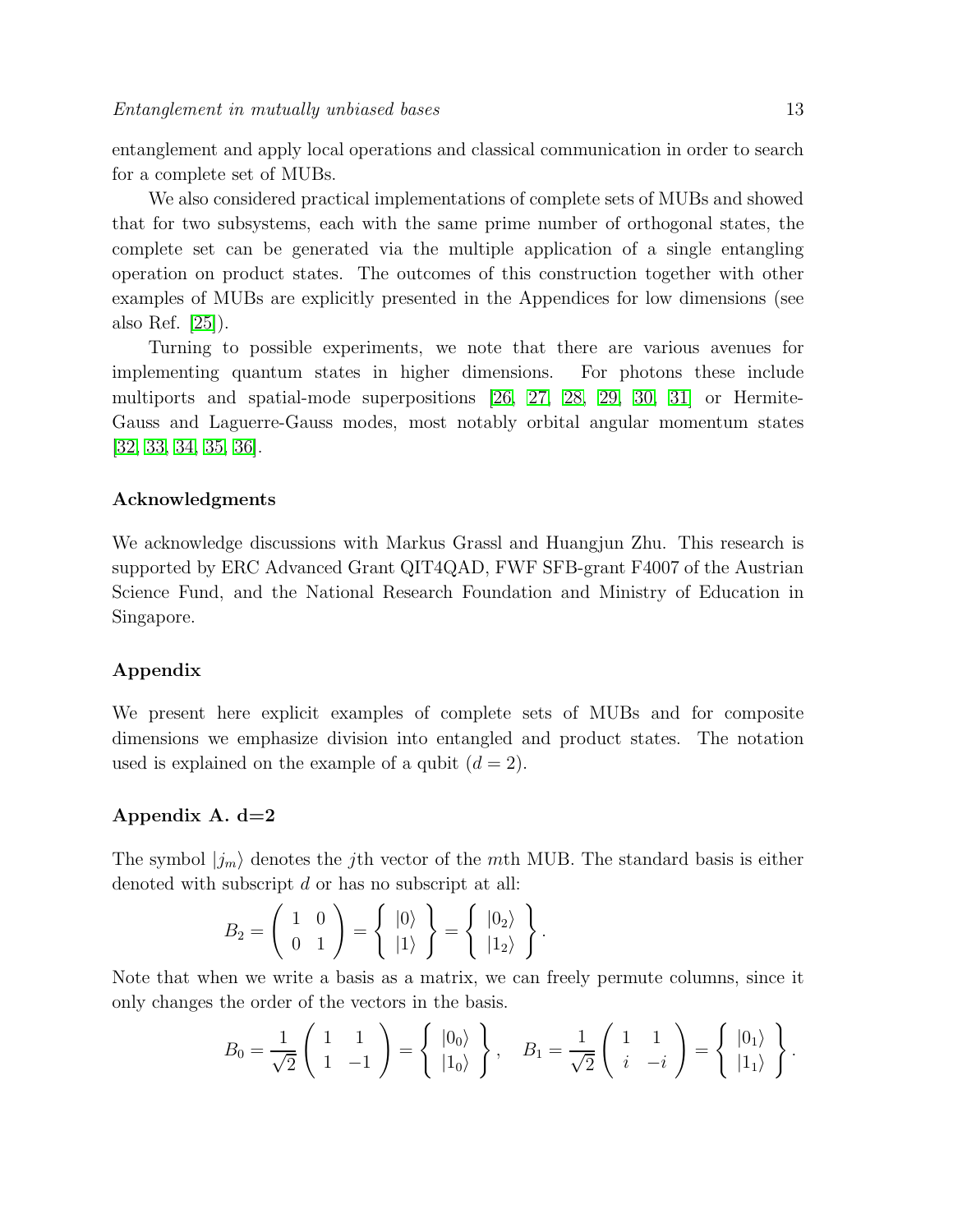### Appendix B. d=3

$$
B_3 = \begin{pmatrix} 1 & 0 & 0 \\ 0 & 1 & 0 \\ 0 & 0 & 1 \end{pmatrix} = \begin{cases} |0\rangle \\ |1\rangle \\ |2\rangle \end{cases},
$$
  
\n
$$
B_0 = \frac{1}{\sqrt{3}} \begin{pmatrix} 1 & 1 & 1 \\ 1 & \alpha_3 & \alpha_3^2 \\ 1 & \alpha_3^2 & \alpha_3 \end{pmatrix} = \begin{cases} |0_0\rangle \\ |1_0\rangle \\ |2_0\rangle \end{cases},
$$
  
\n
$$
B_1 = \frac{1}{\sqrt{3}} \begin{pmatrix} 1 & 1 & 1 \\ \alpha_3 & \alpha_3^2 & 1 \\ \alpha_3 & 1 & \alpha_3^2 \end{pmatrix} = \begin{cases} |0_1\rangle \\ |1_1\rangle \\ |2_1\rangle \\ |2_1\rangle \end{cases},
$$
  
\n
$$
B_2 = \frac{1}{\sqrt{3}} \begin{pmatrix} 1 & 1 & 1 \\ \alpha_3^2 & 1 & \alpha_3 \\ \alpha_3^2 & \alpha_3 & 1 \end{pmatrix} = \begin{cases} |0_2\rangle \\ |1_2\rangle \\ |2_2\rangle \end{cases},
$$

where  $\alpha_d = \exp{2\pi/d}$  is the complex  $d\text{th}$  root of unity.

### Appendix C. d=4

The bases of this Appendix present explicitly the result of construction described in section 3.2 of the main text.

$$
B_4 = \begin{pmatrix} 1 & 0 & 0 & 0 \\ 0 & 1 & 0 & 0 \\ 0 & 0 & 1 & 0 \\ 0 & 0 & 0 & 1 \end{pmatrix} = \begin{Bmatrix} |0\rangle \\ |1\rangle \end{Bmatrix} \otimes \begin{Bmatrix} |0\rangle \\ |1\rangle \end{Bmatrix},
$$
  
\n
$$
B_0 = \frac{1}{2} \begin{pmatrix} 1 & 1 & 1 & 1 \\ 1 & -1 & 1 & -1 \\ 1 & 1 & -1 & -1 \\ 1 & -1 & -1 & 1 \end{pmatrix} = \begin{Bmatrix} |0_0\rangle \\ |1_0\rangle \end{Bmatrix} \otimes \begin{Bmatrix} |0_0\rangle \\ |1_0\rangle \end{Bmatrix},
$$
  
\n
$$
B_1 = \frac{1}{2} \begin{pmatrix} 1 & 1 & 1 & 1 \\ i & -i & i & -i \\ i & i & -i & -i \\ -1 & 1 & 1 & -1 \end{pmatrix} = \begin{Bmatrix} |0_1\rangle \\ |1_1\rangle \end{Bmatrix} \otimes \begin{Bmatrix} |0_1\rangle \\ |1_1\rangle \end{Bmatrix},
$$
  
\n
$$
B_2 = \frac{1}{2} \begin{pmatrix} 1 & 1 & 1 & 1 \\ i & -i & i & -i \\ 1 & 1 & -1 & -1 \\ -i & i & i & -i \\ -i & i & i & -i \end{pmatrix} = \frac{1}{\sqrt{2}} \begin{Bmatrix} |0_1\rangle|0_0\rangle + i|1_1\rangle|1_0\rangle \\ |1_1\rangle|0_0\rangle + i|0_1\rangle|1_0\rangle \\ |1_1\rangle|0_0\rangle - i|0_1\rangle|1_0\rangle \\ |1_1\rangle|0_0\rangle - i|0_1\rangle|1_0\rangle \end{Bmatrix}
$$
  
\n
$$
= \mathcal{P}_2 \begin{bmatrix} |0_0\rangle \\ |1_0\rangle \end{bmatrix} \otimes \begin{Bmatrix} |0_1\rangle \\ |1_1\rangle \end{Bmatrix},
$$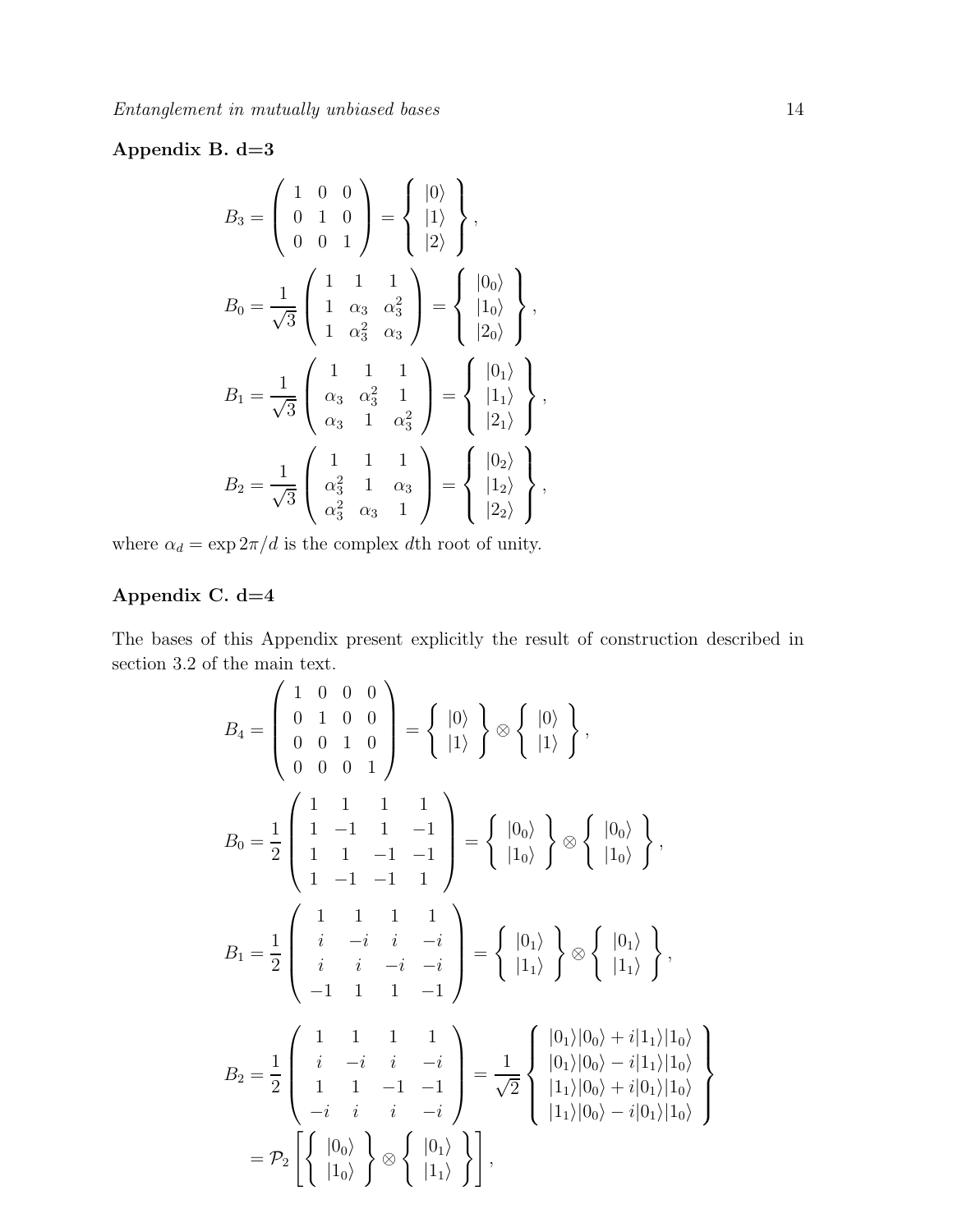$$
B_3 = \frac{1}{2} \begin{pmatrix} 1 & 1 & 1 & 1 \ 1 & -1 & 1 & -1 \ i & i & -i & -i \ -i & i & i & -i \ \end{pmatrix} = \frac{1}{\sqrt{2}} \begin{pmatrix} |0_0\rangle|0_1\rangle + i|1_0\rangle|1_1\rangle \\ |0_0\rangle|1_1\rangle + i|1_0\rangle|0_1\rangle \\ |0_0\rangle|0_1\rangle - i|1_0\rangle|1_1\rangle \\ |0_0\rangle|1_1\rangle - i|1_0\rangle|0_1\rangle \end{pmatrix}
$$
  
=  $\mathcal{P}_2 \left[ \begin{Bmatrix} |0_1\rangle \\ |1_1\rangle \end{Bmatrix} \otimes \left\{ \begin{Bmatrix} |0_0\rangle \\ |1_0\rangle \end{Bmatrix} \right\} \right],$ 

where the kets refer to MUBs for the two-level system (Appendix A) and  $\mathcal{P}_2$  is the control-phase operation between two qubits defined in Eq. [\(12\)](#page-5-1) of the main text.

### Appendix D. d=5

$$
B_{5} = \begin{pmatrix} 1 & 0 & 0 & 0 & 0 \\ 0 & 1 & 0 & 0 & 0 \\ 0 & 0 & 1 & 0 & 0 \\ 0 & 0 & 0 & 0 & 1 \end{pmatrix} = \begin{pmatrix} |0\rangle \\ |1\rangle \\ |2\rangle \\ |3\rangle \\ |4\rangle \end{pmatrix},
$$
  
\n
$$
B_{0} = \frac{1}{\sqrt{5}} \begin{pmatrix} 1 & 1 & 1 & 1 & 1 \\ 1 & \alpha_{5} & \alpha_{5}^{2} & \alpha_{5}^{3} & \alpha_{5}^{4} \\ 1 & \alpha_{5}^{2} & \alpha_{5}^{4} & \alpha_{5} & \alpha_{5}^{3} \\ 1 & \alpha_{5}^{2} & \alpha_{5}^{4} & \alpha_{5} & \alpha_{5}^{3} \\ 1 & \alpha_{5}^{2} & \alpha_{5}^{4} & \alpha_{5}^{2} & \alpha_{5}^{2} \\ 1 & \alpha_{5}^{4} & \alpha_{5}^{3} & \alpha_{5}^{2} & \alpha_{5}^{2} \end{pmatrix} = \begin{pmatrix} |0_{0}\rangle \\ |1_{0}\rangle \\ |2_{0}\rangle \\ |3_{0}\rangle \\ |4_{0}\rangle \end{pmatrix},
$$
  
\n
$$
B_{1} = \frac{1}{\sqrt{5}} \begin{pmatrix} 1 & 1 & 1 & 1 & 1 \\ \alpha_{5} & \alpha_{5}^{2} & \alpha_{5}^{3} & \alpha_{5}^{4} & 1 \\ \alpha_{5}^{4} & \alpha_{5}^{2} & \alpha_{5}^{3} & \alpha_{5}^{4} & 1 \\ \alpha_{5}^{4} & \alpha_{5}^{2} & \alpha_{5}^{3} & \alpha_{5}^{4} \\ \alpha_{5}^{4} & \alpha_{5}^{2} & 1 & \alpha_{5}^{3} & \alpha_{5} \\ \alpha_{5}^{4} & \alpha_{5}^{2} & \alpha_{5}^{4} & \alpha_{5}^{2} \\ \alpha_{5}^{3} & \alpha_{5}^{4} & \alpha_{5}^{2} & 1 \\ \alpha_{5}^{3} & \alpha_{5}^{4} & \alpha_{5}^{2} & 1 \\ \alpha_{5}^{2} & \alpha_{5}^{4} & \alpha_{5}^{2} & 1 \\ \alpha_{5}^{2} & \alpha_{5}^{4} & \alpha_{5}^{2} & 1 \\ \alpha_{5}^{2} &
$$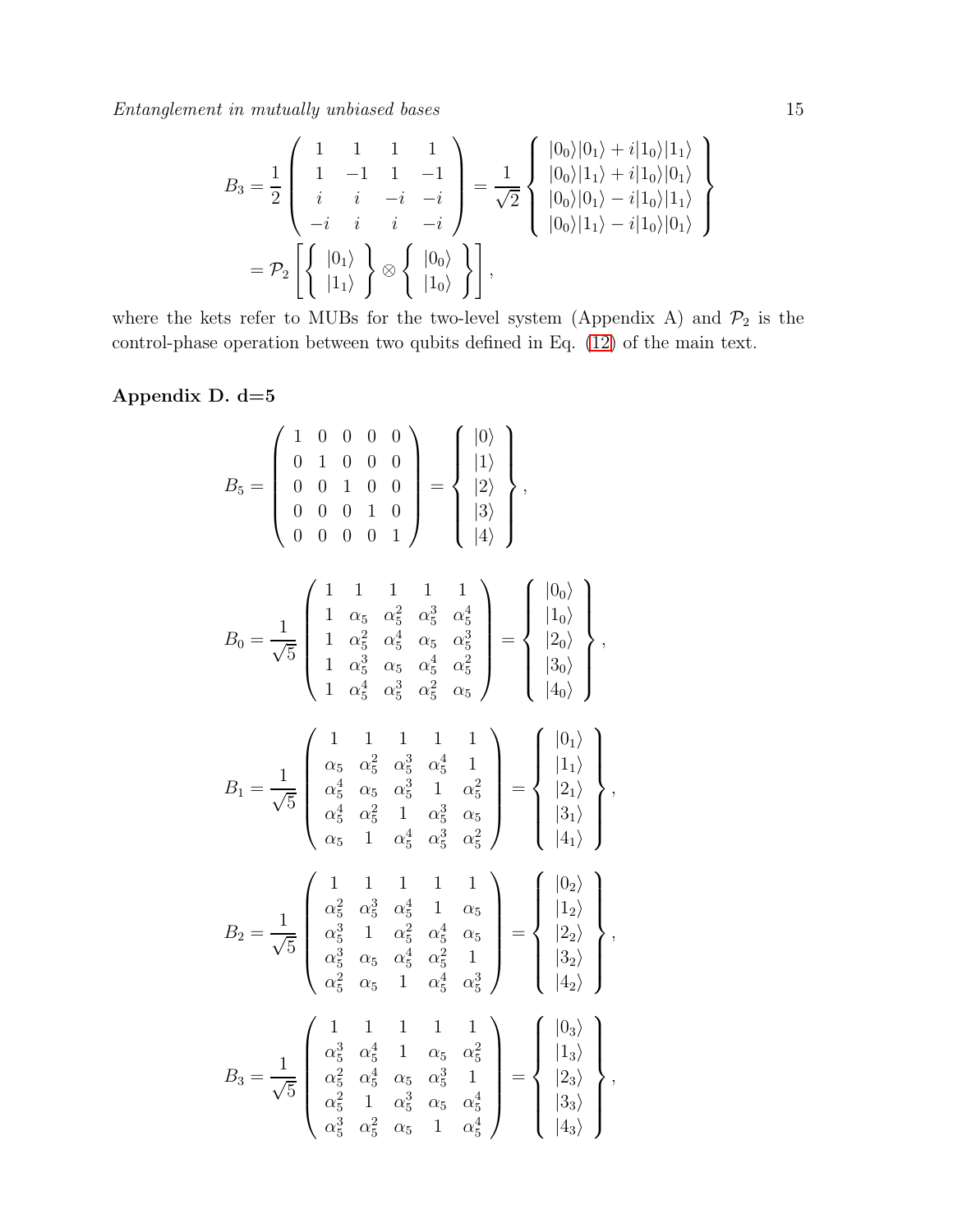$$
B_4 = \frac{1}{\sqrt{5}} \begin{pmatrix} 1 & 1 & 1 & 1 & 1 \\ \alpha_5^4 & 1 & \alpha_5 & \alpha_5^2 & \alpha_5^3 \\ \alpha_5 & \alpha_5^3 & 1 & \alpha_5^2 & \alpha_5^4 \\ \alpha_5 & \alpha_5^4 & \alpha_5^2 & 1 & \alpha_5^3 \\ \alpha_5^4 & \alpha_5^3 & \alpha_5^2 & \alpha_5 & 1 \end{pmatrix} = \begin{pmatrix} |0_4\rangle \\ |1_4\rangle \\ |2_4\rangle \\ |3_4\rangle \\ |4_4\rangle \end{pmatrix}.
$$

### Appendix E.  $d=6$

In this dimension it is not known if there exist more than three MUBs. A possible choice of three is to take the products

$$
B_{6} = \begin{pmatrix} 1 & 0 & 0 & 0 & 0 & 0 \\ 0 & 1 & 0 & 0 & 0 & 0 \\ 0 & 0 & 1 & 0 & 0 & 0 \\ 0 & 0 & 0 & 0 & 1 & 0 \\ 0 & 0 & 0 & 0 & 0 & 1 \end{pmatrix} = \begin{pmatrix} |0\rangle \\ |1\rangle \\ |1\rangle \end{pmatrix} \otimes \begin{pmatrix} |0\rangle \\ |1\rangle \\ |2\rangle \end{pmatrix},
$$
  
\n
$$
B_{0} = \frac{1}{\sqrt{6}} \begin{pmatrix} 1 & 1 & 1 & 1 & 1 & 1 \\ 1 & \alpha_{3} & \alpha_{3}^{2} & 1 & \alpha_{3} & \alpha_{3}^{2} \\ 1 & \alpha_{3}^{2} & \alpha_{3} & 1 & \alpha_{3}^{2} & \alpha_{3} \\ 1 & 1 & 1 & -1 & -1 & -1 \\ 1 & \alpha_{3} & \alpha_{3}^{2} & -1 & -\alpha_{3} & -\alpha_{3}^{2} \\ 1 & \alpha_{3}^{2} & \alpha_{3} & -1 & -\alpha_{3}^{2} & -\alpha_{3} \end{pmatrix} = \begin{pmatrix} |0_{0}\rangle \\ |1_{0}\rangle \\ |1_{0}\rangle \end{pmatrix} \otimes \begin{pmatrix} |0_{0}\rangle \\ |1_{0}\rangle \\ |2_{0}\rangle \end{pmatrix},
$$
  
\n
$$
B_{1} = \frac{1}{\sqrt{6}} \begin{pmatrix} 1 & 1 & 1 & 1 & 1 & 1 \\ \alpha_{3} & \alpha_{3}^{2} & 1 & \alpha_{3} & \alpha_{3}^{2} & 1 \\ \vdots & \vdots & \vdots & -\vdots & -\vdots & -\vdots \\ \vdots & \vdots & \vdots & -\vdots & -\vdots & -\vdots \\ \vdots & \vdots & \vdots & -\vdots & -\vdots & -\vdots \\ \vdots & \vdots & \vdots & \vdots & -\vdots & -\vdots \\ \vdots & \vdots & \vdots & \vdots & -\vdots & -\vdots & -\vdots \\ \vdots & \vdots & \vdots & \vdots & \vdots & -\vdots & -\vdots \\ \vdots & \vdots & \vdots & \vdots & \vdots & -\vdots & -\vdots \\ \vdots & \vdots & \vdots & \vdots & \vdots & -\
$$

where the kets in two-dimensional vectors refer to qubit MUBs (Appendix A) and the kets in three-dimensional vectors refer to qutrit MUBs (Appendix B).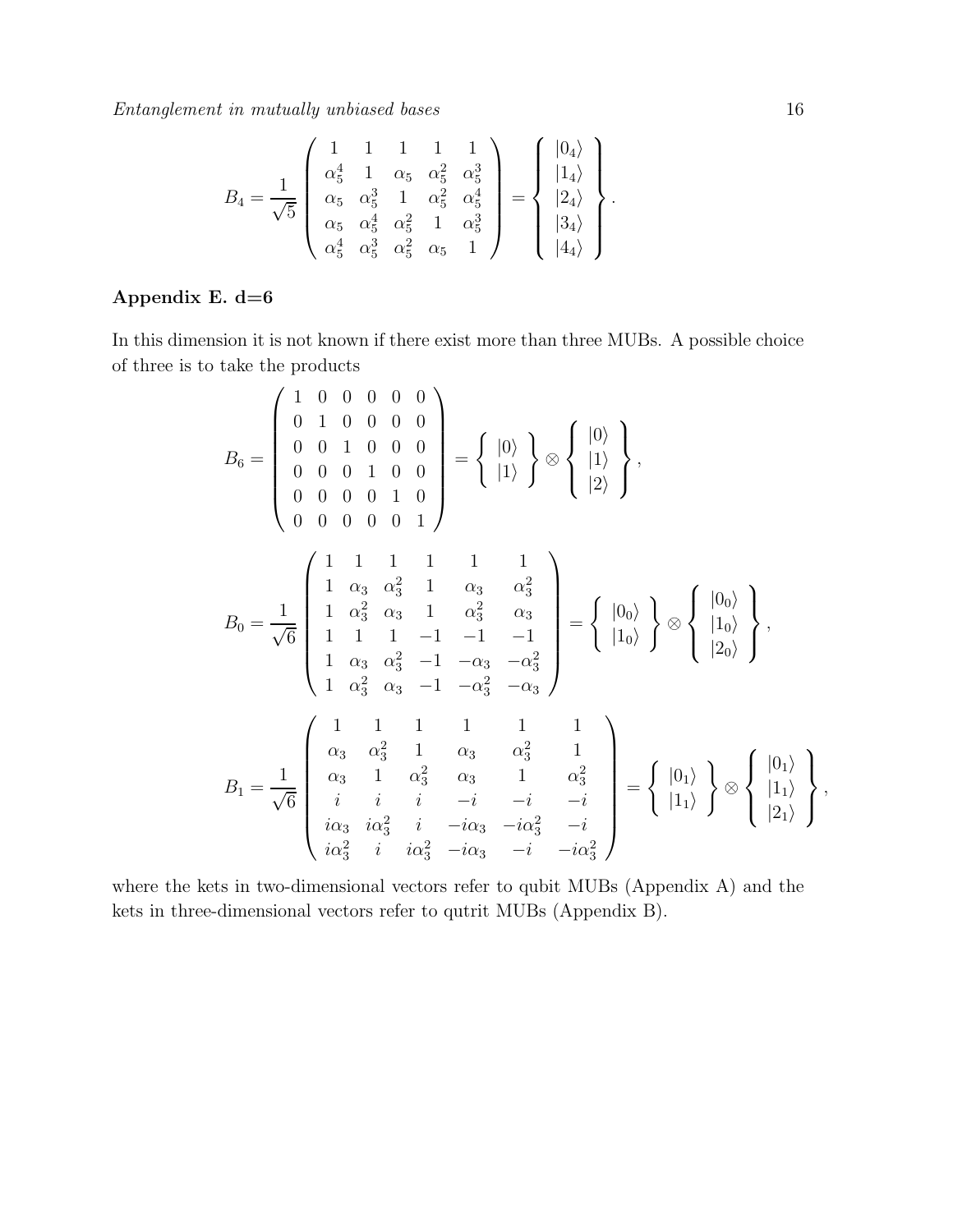# Appendix F. d=8

The bases of this Appendix present explicitly the result of construction described in section 3.4 of the main text.

$$
B_8 = \frac{1}{2\sqrt{2}} \begin{pmatrix} 1 & 0 & 0 & 0 & 0 & 0 & 0 & 0 & 0 \\ 0 & 1 & 0 & 0 & 0 & 0 & 0 & 0 & 0 \\ 0 & 0 & 0 & 1 & 0 & 0 & 0 & 0 & 0 \\ 0 & 0 & 0 & 0 & 1 & 0 & 0 & 0 & 0 \\ 0 & 0 & 0 & 0 & 0 & 0 & 0 & 1 & 0 \\ 0 & 0 & 0 & 0 & 0 & 0 & 0 & 1 & 0 \\ 0 & 0 & 0 & 0 & 0 & 0 & 0 & 1 & 0 \\ \end{pmatrix} = \begin{pmatrix} |000\rangle \\ |001\rangle \\ |101\rangle \\ |100\rangle \\ |110\rangle \\ |111\rangle \\ |111\rangle \end{pmatrix},
$$
  
\n
$$
B_0 = \frac{1}{2\sqrt{2}} \begin{pmatrix} 1 & 1 & 1 & 1 & 1 & 1 & 1 \\ i & -i & 1 & -i & i & -i & -i \\ i & i & -i & -i & i & i & -i & -i \\ i & i & i & -i & -i & -i & -i & -i \\ -1 & 1 & 1 & 1 & -1 & 1 & 1 & -1 & 1 \\ 0 & -1 & 1 & 1 & 1 & 1 & 1 & 1 & -1 & -1 \\ -1 & -1 & 1 & 1 & 1 & 1 & -1 & -1 & 1 \\ -1 & -1 & 1 & 1 & 1 & 1 & -1 & -1 & 1 \\ -1 & -1 & 1 & 1 & 1 & 1 & 1 & -1 & -1 \\ -i & i & i & -i & -i & i & i & -i & i \\ -i & i & i & -i & -i & i & i & -i & -i \\ i & -i & i & i & -i & -i & -i & i \\ 1 & 1 & -1 & -1 & -1 & -1 & 1 & 1 \\ 1 & 1 & -1 & -1 & -1 & -1 & 1 & 1 \\ 1 & 1 & -1 & -1 & -1 & -1 & 1 & 1 \\ 1 & 1 & -1 & -1 & -1 & -1 & 1 & 1 \\ -1 & 1 & 1 & -1 & 1 & -1 & -1 & 1 \\ 1 & 1 & 1 & -1 & 1 & -1 & -1 & 1 \\ 1 & 1 & -1 & -1 & -1 & 1 & 1 &
$$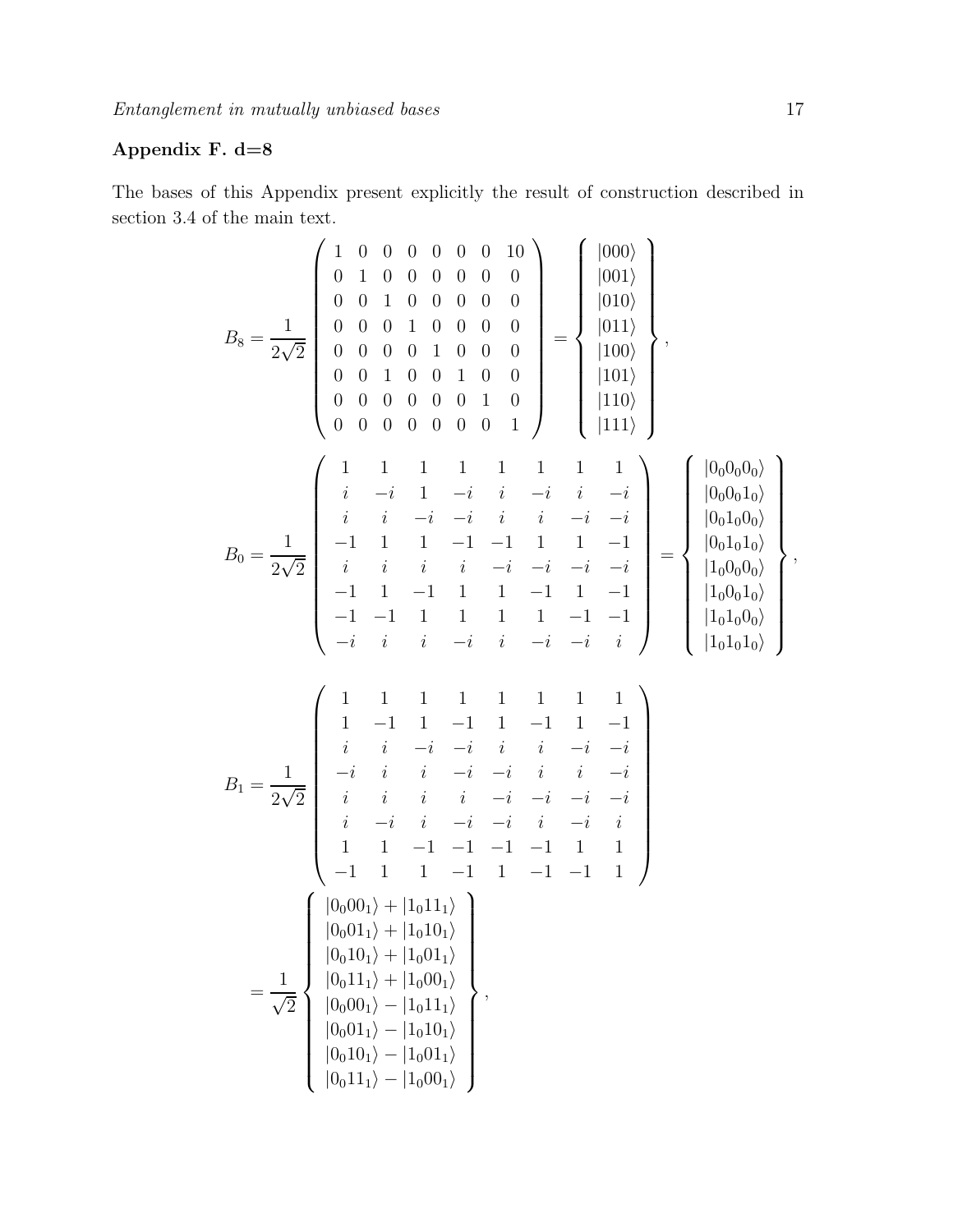B2 = 1 2√2 1 1 1 1 1 1 1 1 i −i i −i i −i i − i 1 1 1 −1 1 1 1 1 − − − −i i i i −i i i i − − i i i i i i i i − − − − 1 −1 1 1 −1 1 −1 1 − i −i i i i i i i − − − −1 1 1 −1 1 1 −1 1 − |00 0 + i|11 1 i i 1 0 1 0 |00110i + i|11100i |01100i + i|10110i 1√ |01110i + i|10100i = , |00100i − i|11110i 2 |00110i − i|11100i |01100i − i|10110i |01110i − i|10100i 1 1 1 1 1 1 1 1 1 −1 1 −1 1 −1 1 − 1 1 1 1 −1 1 1 1 1 − − − 1 −1 1 1 1 −1 1 1 1 − − B = √ 3 i i i i i i i i 2 2 − − − − −i i −i i i −i i i − i i i i i −i i i − − − i i −i i −i i i i − − |0 0 0 + |1 1 1 i i 0 1 0 1 |00011i + |10110i |00110i + |10011i 1√ |00111i + |10010i = , |00010i − |10111i 2 |00011i − |10110i |00110i − |10011i |00111i − |10010i 1 1 1 1 1 1 1 1 i −i i −i i −i i − i i i i −i i i i i − − − 1 1 1 −1 1 1 1 −1 1 − − B = √ 4 1 1 1 1 1 1 1 1 2 2 − − − − −i i −i i i −i i i − i i i − i − i −i i i − −1 1 − 1 −1 1 −1 1 1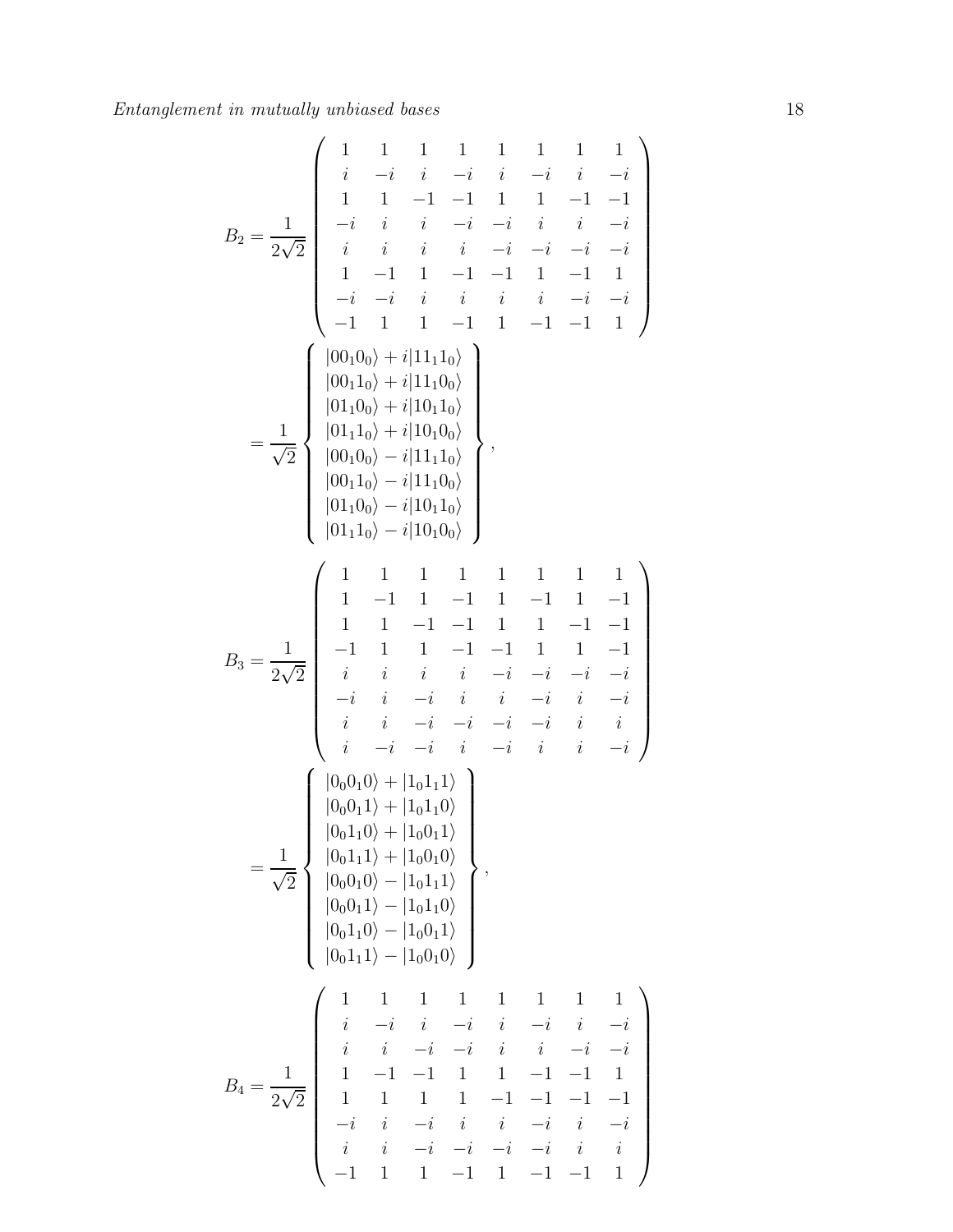$$
B_5 = \frac{1}{2\sqrt{2}} \begin{pmatrix} |0_10_0\rangle + i|1_10_1\rangle \\ |0_11_0\rangle + i|1_10_0\rangle \\ |0_11_0\rangle + i|1_10_0\rangle \\ |0_10_0\rangle - i|1_10_1\rangle \\ |0_10_0\rangle - i|1_10_0\rangle \\ |0_11_0\rangle - i|1_10_0\rangle \\ |0_11_0\rangle - i|1_10_0\rangle \end{pmatrix},
$$
  
\n
$$
B_5 = \frac{1}{2\sqrt{2}} \begin{pmatrix} 1 & 1 & 1 & 1 & 1 & 1 \\ 1 & -1 & 1 & -1 & 1 & -1 \\ 1 & 1 & 1 & 1 & 1 & 1 \\ 1 & -1 & -1 & 1 & -1 & -1 & -1 \\ 1 & 1 & 1 & 1 & -1 & -1 & -1 & -1 \\ 1 & 1 & 1 & 1 & -1 & -1 & -1 & -1 \\ 1 & 1 & 1 & 1 & -1 & -1 & -1 & -1 \\ -1 & 1 & 1 & 1 & -1 & 1 & -1 & 1 \\ -1 & 1 & 1 & 1 & -1 & 1 & -1 & 1 \\ -1 & 1 & 1 & 1 & 1 & -1 & 1 & -1 \\ -1 & 1 & 1 & 1 & 1 & -1 & 1 & -1 \\ -1 & 1 & 1 & 1 & 1 & -1 & 1 & -1 \\ -1 & 1 & 1 & 1 & 1 & 1 & 1 & -1 \\ 1 & 1 & 1 & 1 & 1 & 1 & 1 & 1 \\ 1 & 1 & 1 & 1 & 1 & 1 & 1 & 1 \\ 1 & 1 & 1 & 1 & 1 & 1 & 1 & 1 \\ 1 & 1 & 1 & 1 & 1 & 1 & 1 \\ 1 & 1 & 1 & 1 & 1 & 1 & 1 \\ 1 & 1 & 1 & 1 & 1 & 1 & 1 \\ 1 & 1 & 1 & 1 & 1 & 1 & -1 & -1 \\ 1 & 1 & 1 & 1 & 1 & 1 & -1 & -1 \\ 1 & 1 & 1 & 1 & 1 & 1 & -1 & -1 \\ 1 & 1 & 1 & 1 & 1 & 1 & -1 & -1 \\ 1 & 1 & 1 & 1 & 1 & 1 & -1 & -1 \\ 1 & 1 &
$$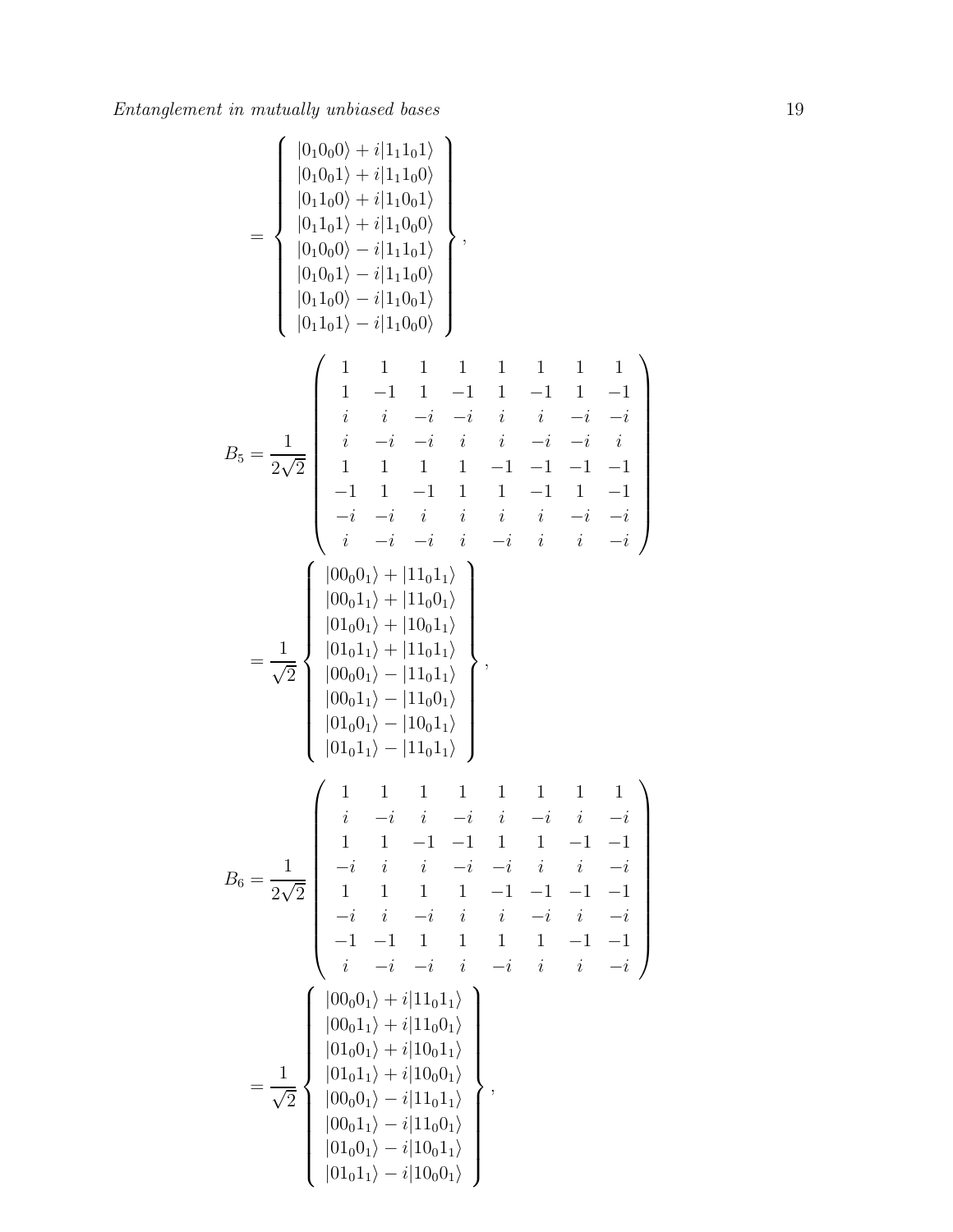$$
B_7 = \frac{1}{2\sqrt{2}} \begin{pmatrix} 1 & 1 & 1 & 1 & 1 & 1 & 1 & 1 \\ 1 & -1 & 1 & -1 & 1 & -1 & 1 & -1 \\ 1 & 1 & -1 & -1 & 1 & 1 & -1 & -1 \\ 1 & 1 & 1 & 1 & -1 & -1 & 1 & 1 \\ 1 & -1 & 1 & 1 & -1 & -1 & -1 & 1 \\ 1 & -1 & 1 & -1 & -1 & 1 & -1 & 1 \\ 1 & 1 & -1 & -1 & -1 & -1 & 1 & 1 \\ -1 & 1 & 1 & -1 & -1 & -1 & -1 & 1 \end{pmatrix} = \begin{pmatrix} |0_10_10_1\rangle \\ |0_10_11_1\rangle \\ |0_11_10_1\rangle \\ |1_10_10_1\rangle \\ |1_10_11_1\rangle \\ |1_11_10_1\rangle \\ |1_11_11_1\rangle \end{pmatrix}
$$

## Appendix G.  $d = 9$

The bases of this Appendix present explicitly the result of construction described in section 3.3 of the main text for  $d = 3^2 = 9$ .

$$
B_9 = \begin{pmatrix} 1 & 0 & 0 & 0 & 0 & 0 & 0 & 0 & 0 \\ 0 & 1 & 0 & 0 & 0 & 0 & 0 & 0 & 0 \\ 0 & 0 & 0 & 1 & 0 & 0 & 0 & 0 & 0 \\ 0 & 0 & 0 & 0 & 1 & 0 & 0 & 0 & 0 \\ 0 & 0 & 0 & 0 & 0 & 1 & 0 & 0 & 0 \\ 0 & 0 & 0 & 0 & 0 & 0 & 0 & 1 & 0 \\ 0 & 0 & 0 & 0 & 0 & 0 & 0 & 1 & 0 \\ 0 & 0 & 0 & 0 & 0 & 0 & 0 & 1 & 0 \\ 0 & 0 & 0 & 0 & 0 & 0 & 0 & 1 & 0 \\ 0 & 0 & 0 & 0 & 0 & 0 & 0 & 1 & 0 \\ 0 & 0 & 0 & 0 & 0 & 0 & 0 & 1 & 0 \\ 0 & 0 & 0 & 0 & 0 & 0 & 0 & 1 & 0 \\ 1 & 0 & 0 & 0 & 0 & 0 & 0 & 1 & 0 \\ 1 & 0 & 0 & 0 & 0 & 0 & 0 & 1 & 0 \\ 1 & 0 & 0 & 0 & 0 & 0 & 0 & 1 & 0 \\ 1 & 0 & 0 & 0 & 0 & 0 & 0 & 1 & 0 \\ 1 & 0 & 0 & 0 & 0 & 0 & 0 & 1 & 0 \\ 1 & 0 & 0 & 0 & 0 & 0 & 0 & 1 & 0 \\ 1 & 0 & 0 & 0 & 0 & 0 & 0 & 1 & 0 \\ 1 & 0 & 0 & 0 & 0 & 0 & 0 & 1 & 0 \\ 1 & 0 & 0 & 0 & 0 & 0 & 0 & 1 & 0 \\ 1 & 0 & 0 & 0 & 0 & 0 & 0 & 1 & 0 \\ 1 & 0 & 0 & 0 & 0 & 0 & 0 & 1 & 0 \\ 1 & 0 & 0 & 0 & 0 & 0 & 0 & 1 & 0 \\ 1 & 0 & 0 & 0 & 0 & 0 & 0 & 1 & 0 \\ 1 & 0 & 0 & 0 & 0 & 0 & 0 & 1 & 0 \\ 1 & 0 & 0 & 0 & 0 & 0 & 0 & 1 & 0 \\ 1 & 0 & 0 & 0 & 0 & 0 & 0
$$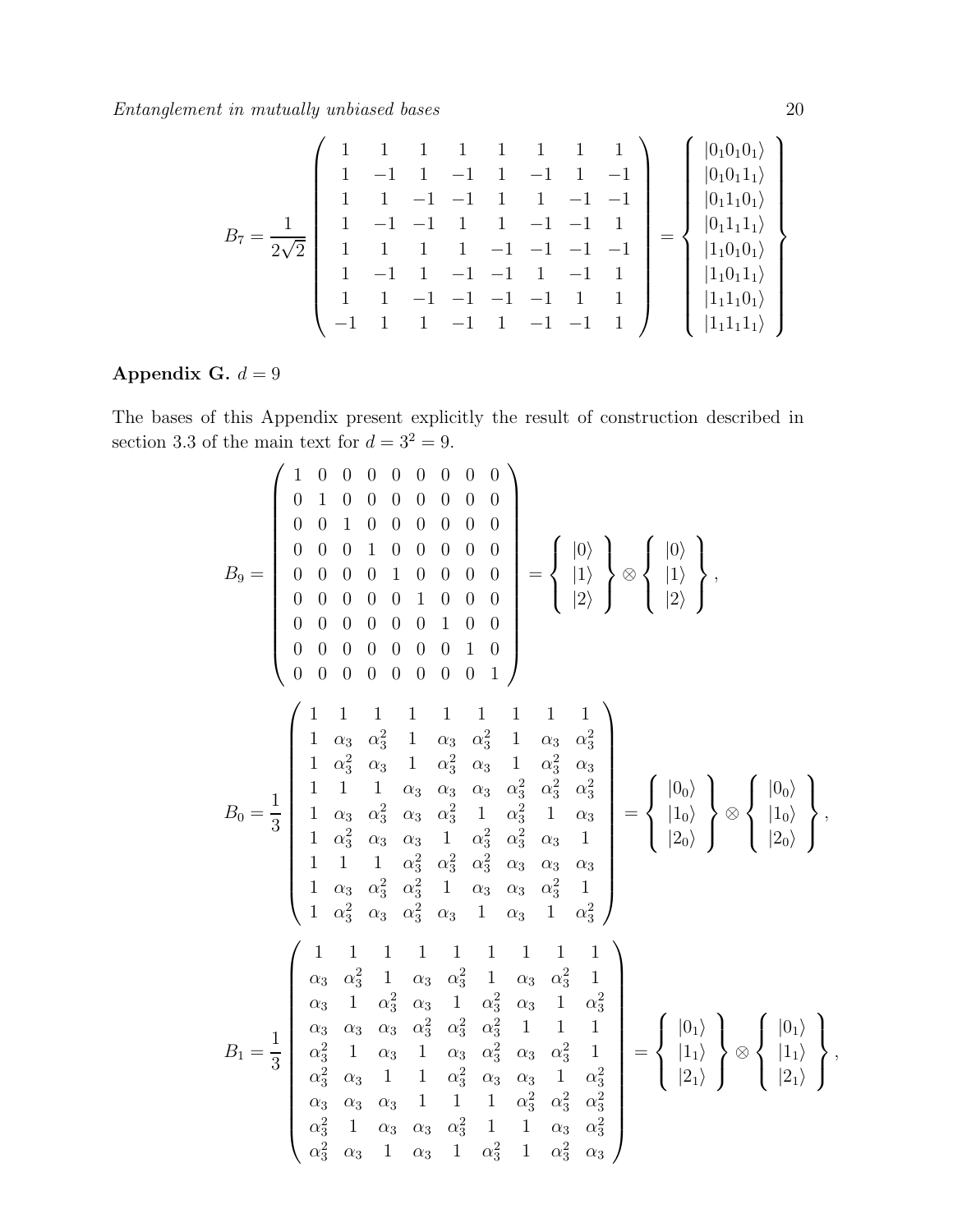$$
B_2 = \frac{1}{3} \begin{pmatrix} 1 & 1 & 1 & 1 & 1 & 1 & 1 & 1 \\ \alpha_3^2 & 1 & \alpha_3 & \alpha_3^2 & 1 & \alpha_3 & \alpha_3^2 & 1 & \alpha_3 \\ \alpha_3^2 & \alpha_3 & 1 & \alpha_3^2 & \alpha_3 & 1 & \alpha_3^2 & \alpha_3 & 1 \\ \alpha_3 & \alpha_3^2 & 1 & \alpha_3^2 & 1 & 1 & \alpha_3 & \alpha_3 & \alpha_3 \\ \alpha_3 & 1 & \alpha_3^2 & \alpha_3^2 & \alpha_3 & 1 & 1 & \alpha_3^2 & \alpha_3 \\ \alpha_3 & \alpha_3^2 & 1 & 1 & \alpha_3 & \alpha_3^2 & \alpha_3 & 1 & 1 \\ \alpha_3 & \alpha_3^2 & 1 & 1 & \alpha_3 & \alpha_3^2 & \alpha_3^2 & 1 & \alpha_3 \\ \alpha_3 & 1 & \alpha_3^2 & 1 & \alpha_3 & \alpha_3^2 & \alpha_3 & 1 & 1 \\ \alpha_3 & 1 & \alpha_3^2 & \alpha_3 & \alpha_3^2 & \alpha_3 & 1 & \alpha_3^2 \\ 1 & 1 & 1 & 1 & 1 & 1 & 1 & 1 & 1 \\ \alpha_3 & 1 & \alpha_3^2 & \alpha_3 & \alpha_3^2 & \alpha_3^2 & \alpha_3^2 & \alpha_3^2 \\ 1 & 1 & 1 & \alpha_3 & 1 & \alpha_3 & \alpha_3^2 & \alpha_3^2 & \alpha_3^2 \\ 1 & 1 & 1 & \alpha_3^2 & \alpha_3 & \alpha_3^2 & 1 & \alpha_3^2 \\ 1 & 1 & 1 & \alpha_3^2 & \alpha_3^2 & \alpha_3^2 & 1 & \alpha_3 & 1 \\ \alpha_3 & 1 & \alpha_3 & \alpha_3^2 & \alpha_3 & 1 & \alpha_3^2 & 1 \\ \alpha_3 & 1 & \alpha_3 & \alpha_3^2 & \alpha_3^2 & 1 & \alpha_3 & 1 \\ \alpha_3^2 & 1 & \alpha_3 & \alpha_3 & \alpha_3^2 & 1 & 1 & \alpha_3 & \alpha_3^2 \\ \alpha_3^2 & 1 & \alpha_3 & \alpha_3 & \alpha_3^2 & 1 & \alpha_3 & 1 & \alpha_3^2 \\ 1 & 1 & \alpha
$$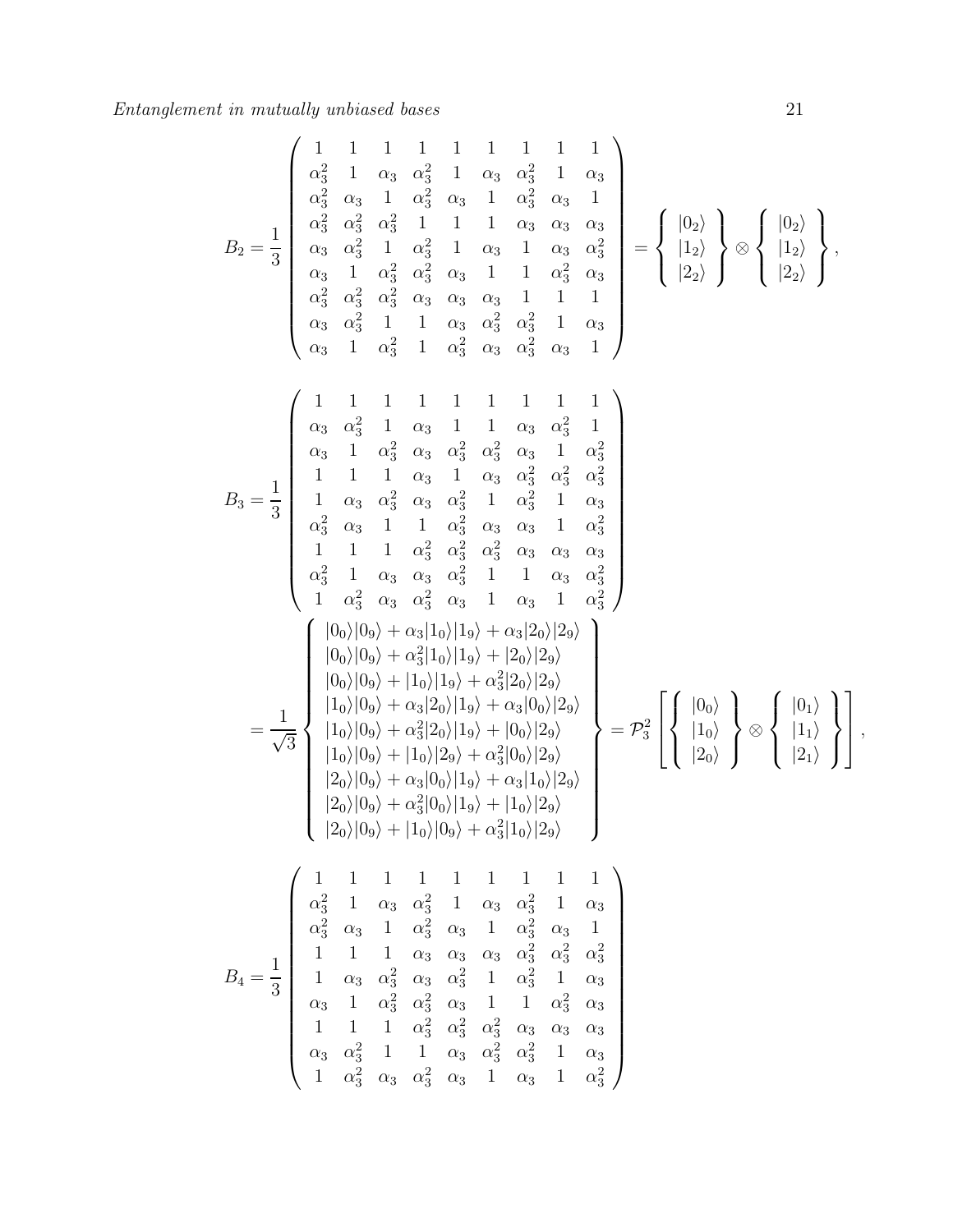$$
= \frac{1}{\sqrt{3}} \begin{bmatrix} |0_0\rangle |0_9\rangle + \alpha_3^2 |1_0\rangle |2_9\rangle + \alpha_3^2 |2_0\rangle |1_9\rangle \\ |0_0\rangle |0_9\rangle + |1_0\rangle |2_9\rangle + \alpha_3^2 |2_0\rangle |2_9\rangle \\ |1_0\rangle |0_9\rangle + \alpha_3^2 |2_0\rangle |2_9\rangle + \alpha_3^2 |0_0\rangle |1_9\rangle \\ |1_0\rangle |0_9\rangle + |2_0\rangle |2_9\rangle + \alpha_3^2 |0_0\rangle |1_9\rangle \\ |2_0\rangle |0_9\rangle + \alpha_3^2 |0_0\rangle |2_9\rangle + \alpha_3^2 |1_0\rangle |1_9\rangle \\ |2_0\rangle |0_9\rangle + \alpha_3^2 |0_0\rangle |2_9\rangle + \alpha_3^2 |1_0\rangle |1_9\rangle \\ |2_0\rangle |0_9\rangle + \alpha_3^2 |0_0\rangle |2_9\rangle + \alpha_3^2 |1_0\rangle |1_9\rangle \\ |2_0\rangle |0_9\rangle + \alpha_3^2 |1_0\rangle |1_9\rangle \\ |3_0\rangle \\ |4_0\rangle \\ |3_0\rangle + \alpha_3^2 |0_0\rangle |2_9\rangle + \alpha_3^2 |1_0\rangle |1_9\rangle \\ |4_0\rangle \\ |3_0\rangle + \alpha_3^2 |0_0\rangle |2_9\rangle + \alpha_3^2 |1_0\rangle |1_9\rangle \\ |5_1\rangle \\ |6_3\rangle \\ |3_0\rangle \\ |4_0\rangle \\ |5_4\rangle \\ |5_5\rangle \\ |5_6\rangle \\ |5_7\rangle \\ |5_7\rangle \\ |5_8\rangle \\ |5_7\rangle \\ |5_8\rangle \\ |5_8\rangle \\ |5_9\rangle \\ |5_9\rangle \\ |5_9\rangle \\ |5_9\rangle \\ |5_9\rangle \\ |5_9\rangle \\ |5_9\rangle \\ |5_9\rangle \\ |5_9\rangle \\ |5_9\rangle \\ |5_9\rangle \\ |5_9\rangle \\ |5_9\rangle \\ |5_9\rangle \\ |5_9\rangle \\ |5_9\rangle \\ |5_9\rangle \\ |5_9\rangle \\ |5_9\rangle \\ |5_9\rangle \\ |5_9\rangle \\ |5_9\rangle \\ |5_9\rangle \\ |5
$$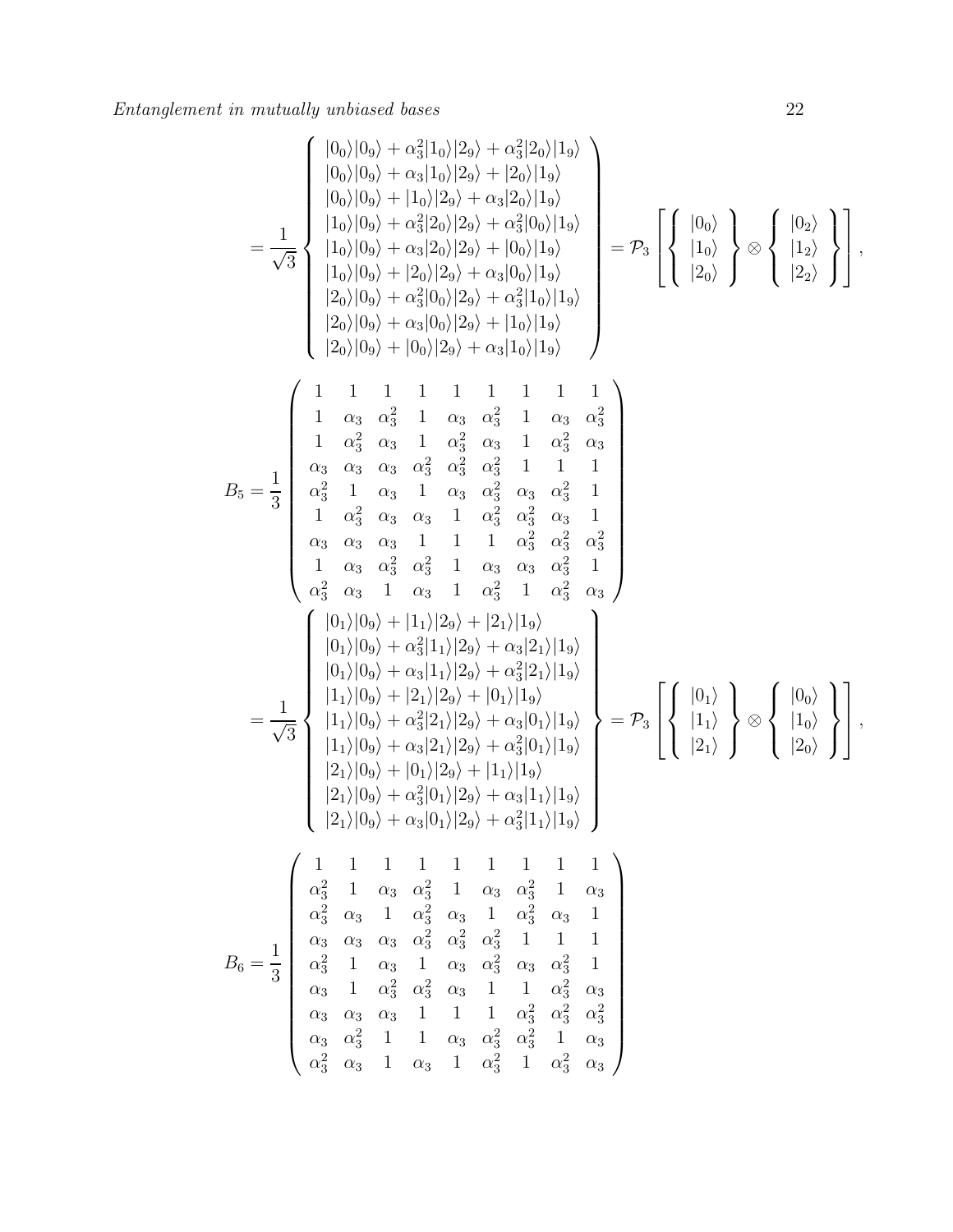$$
B_7=\frac{1}{3}\left(\begin{array}{l} |0_1\rangle|0_9\rangle+a_3^2|1_1\rangle|1_9\rangle+a_3^2|2_1\rangle|2_9\rangle \\ |0_1\rangle|0_9\rangle+|1_1\rangle|1_9\rangle+|2_1\rangle|2_9\rangle \\ |1_1\rangle|0_9\rangle+a_3^2|2_1\rangle|1_9\rangle+a_3^2|0_1\rangle|2_9\rangle \\ |1_1\rangle|0_9\rangle+a_3^2|2_1\rangle|1_9\rangle+a_3^2|0_1\rangle|2_9\rangle \\ |1_1\rangle|0_9\rangle+a_3^2|0_1\rangle|1_9\rangle+|0_3\rangle|2_9\rangle \\ |2_1\rangle|0_9\rangle+a_3^2|0_1\rangle|1_9\rangle+|1_1\rangle|2_9\rangle \\ |2_1\rangle|0_9\rangle+a_3^2|0_1\rangle|1_9\rangle+|1_1\rangle|2_9\rangle \\ |2_1\rangle|0_9\rangle+a_3^2|0_1\rangle|1_9\rangle+|1_1\rangle|2_9\rangle \\ |2_1\rangle|0_9\rangle+a_3^2|0_1\rangle|1_9\rangle+|1_1\rangle|2_9\rangle \\ |2_1\rangle|0_9\rangle+a_3^2|0_1\rangle|1_9\rangle+|1_1\rangle|2_9\rangle \\ |2_1\rangle|0_9\rangle+a_3^2|0_1\rangle|1_9\rangle+|1_1\rangle|2_9\rangle \\ |2_1\rangle|0_9\rangle+a_3^2|1_1\rangle|2_9\rangle \\ |2_1\rangle|0_9\rangle+a_3^2|1_1\rangle+|2_1\rangle|2_9\rangle \\ |2_2\rangle|0_9\rangle+|2_2\rangle|2_9\rangle \\ |2_3|_3^2-q_3^2-q_3^2-q_3^2-q_3^2-q_3^2-q_3^2\\ |2_3|_3^2-q_3^2-q_3^2-q_3^2-q_3^2+1-q_3^2+1-q_3^2+1-q_3^2+1-q_3^2+1-q_3^2+1-q_3^2+1-q_3^2+1-q_3^2+1-q_3^2+1-q_3^2+1-q_3^2+1-q_3^2+1-q_3^2+1-q_3^
$$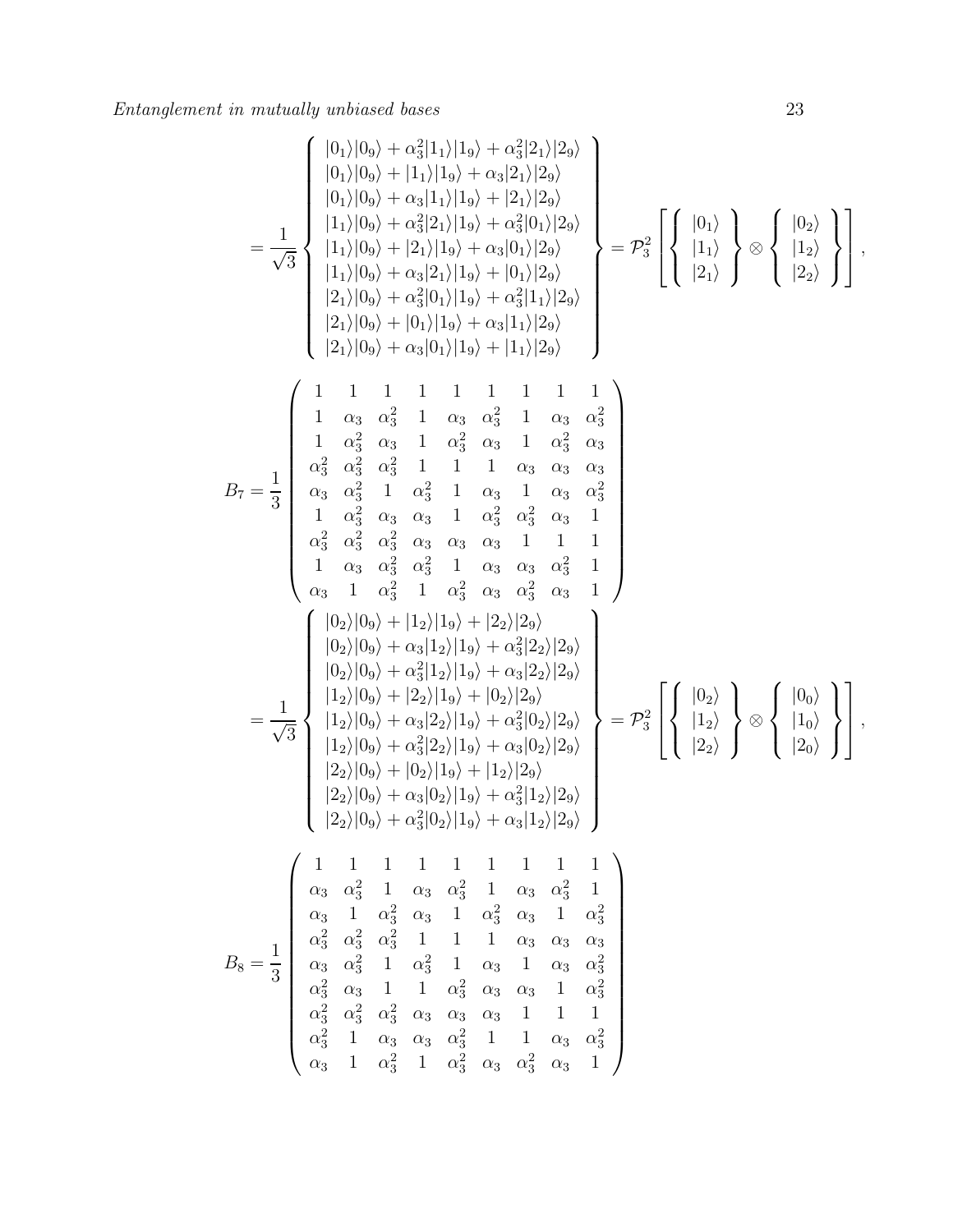$$
= \frac{1}{\sqrt{3}} \begin{pmatrix} |0_2\rangle|0_9\rangle + \alpha_3|1_2\rangle|2_9\rangle + \alpha_3|2_2\rangle|1_9\rangle \\ |0_2\rangle|0_9\rangle + |1_2\rangle|2_9\rangle + \alpha_3^2|2_2\rangle|1_9\rangle \\ |0_2\rangle|0_9\rangle + \alpha_3^2|1_2\rangle|2_9\rangle + |2_2\rangle|1_9\rangle \\ |1_2\rangle|0_9\rangle + \alpha_3|2_2\rangle|2_9\rangle + \alpha_3|0_2\rangle|1_9\rangle \\ |1_2\rangle|0_9\rangle + \alpha_3^2|2_2\rangle|2_9\rangle + |0_2\rangle|1_9\rangle \\ |2_2\rangle|0_9\rangle + \alpha_3^2|0_2\rangle|2_9\rangle + \alpha_3|1_2\rangle|1_9\rangle \\ |2_2\rangle|0_9\rangle + \alpha_3^2|0_2\rangle|2_9\rangle + \alpha_3^2|1_2\rangle|1_9\rangle \\ |2_2\rangle|0_9\rangle + \alpha_3^2|0_2\rangle|2_9\rangle + |1_2\rangle|1_9\rangle \end{pmatrix} = \mathcal{P}_3 \left[ \left\{ \begin{array}{c} |0_2\rangle \\ |1_2\rangle \\ |2_2\rangle \end{array} \right\} \otimes \left\{ \begin{array}{c} |0_1\rangle \\ |1_1\rangle \\ |2_1\rangle \end{array} \right\} \right],
$$

where the kets refer to MUBs for a qutrit (Appendix B), and  $\mathcal{P}_3$  is the control-phase gate for two qutrits as given in Eq. [\(17\)](#page-7-1) of the main text.

#### <span id="page-23-0"></span>References

- <span id="page-23-1"></span>[1] Wootters W K and Fields B D 1989 Ann. Phys. (N.Y.) 191 363
- <span id="page-23-2"></span>[2] Ivanović I D 1981 *J. Phys. A* 14 3241
- <span id="page-23-3"></span>[3] Durt T, Englert B-G, Bengtsson I and Zyczkowski K  $2010$  Int. J. Quant. Inf. 8 535
- <span id="page-23-4"></span>[4] Butterley P and Hall W 2007 Phys. Lett. A 369 5
- <span id="page-23-5"></span>[5] Brierley S and Weigert S 2008 Phys. Rev. A 78 042312
- <span id="page-23-6"></span>[6] Thiang G C 2010 [arXiv:1012.3147](http://arxiv.org/abs/1012.3147)
- <span id="page-23-7"></span>[7] Raynal P, Lü X and Englert B-G 2011 [arXiv:1103.1025](http://arxiv.org/abs/1103.1025)
- <span id="page-23-8"></span>[8] Bruß D 1998 Phys. Rev. Lett. 81 3018
- <span id="page-23-9"></span>[9] Bechmann-Pasquinucci H and Peres A 2000 Phys. Rev. Lett. 85 3313
- <span id="page-23-10"></span>[10] Cerf N J, Bourennane M, Karlsson A and Gisin N 2002 Phys. Rev. Lett. 88 127902
- <span id="page-23-11"></span>[11] Vaidman L, Aharonov Y and Albert D Z 1987 Phys. Rev. Lett. 58 1385
- <span id="page-23-12"></span>[12] Aharonov Y and Englert B-G 2001 Z. Naturforsch. A 56 16
- <span id="page-23-13"></span>[13] Aravind P K 2003 Z. Naturforsch. A 58 2212
- <span id="page-23-14"></span>[14] Hayashi A, Horibe M and Hashimoto T 2005 Phys. Rev. A 71 052331
- <span id="page-23-15"></span>[15] Lee J, Kim M S and Brukner  $\check{C}$  2003 Phys. Rev. Lett. **91** 087902
- <span id="page-23-16"></span>[16] Barnum H 2002 [quant-ph/0205155](http://arxiv.org/abs/quant-ph/0205155)
- <span id="page-23-17"></span>[17] Klappenecker A and Rötteler M 2005 Proc. ITIS 1740-1744
- <span id="page-23-18"></span>[18] Lubkin E 1978 J. Math Phys. 19 1028
- <span id="page-23-20"></span>[19] Bandyopadhyay S, Boykin P O, Roychowdhury V and Vatan F 2002 Algorithmica 34 512
- <span id="page-23-19"></span>[20] Wocjan P and Beth T 2004 [quant-ph/0407081](http://arxiv.org/abs/quant-ph/0407081)
- <span id="page-23-21"></span>[21] Weiner M 2009 [arXiv:0902.0639.](http://arxiv.org/abs/0902.0639)
- <span id="page-23-22"></span>[22] Paterek T 2007 Phys. Lett. A 367 57
- <span id="page-23-23"></span>[23] Grassl M 2004 [quant-ph/0406175v](http://arxiv.org/abs/quant-ph/0406175)2
- <span id="page-23-24"></span>[24] Paterek T, Dakić B and Brukner  $\check{C}$  2009 *Phys. Rev. A* **79** 012109
- <span id="page-23-25"></span>[25] Brierley S, Weigert S and Bengtsson I 2010 Quant. Inf. Comp. 10 803
- <span id="page-23-26"></span>[26] Reck M, Zeilinger A, Bernstein H J and Bertani P 1994 Phys. Rev. Lett. 73 58
- <span id="page-23-27"></span>[27] Weihs G, Reck M, Weinfurter H, and Zeilinger A 1996 Phys. Rev. A 893
- <span id="page-23-28"></span>[28] Zukowski M, Zeilinger A and Horne M 1997  $Phys. Rev. A$  55 2564
- <span id="page-23-29"></span>[29] Politi A, Cryan M J, Rarity J G, Yu S and O'Brien J L 2008 Science 320 646
- [30] Lanyon, B P, Weinhold T J, Langford N K, O'Brein J L, Resch K J, Gilchrist A, and White A G 2008 Phys. Rev. Lett. 100, 060504
- <span id="page-23-31"></span><span id="page-23-30"></span>[31] Peruzzo A, Laing A, Politi A, Rudolph T and O'Brien J L 2008 2011 [arXiv:1007.1372](http://arxiv.org/abs/1007.1372)
- [32] Mair A, Vaziri A, Weihs G and Zeilinger A 2001 Nature 412 313